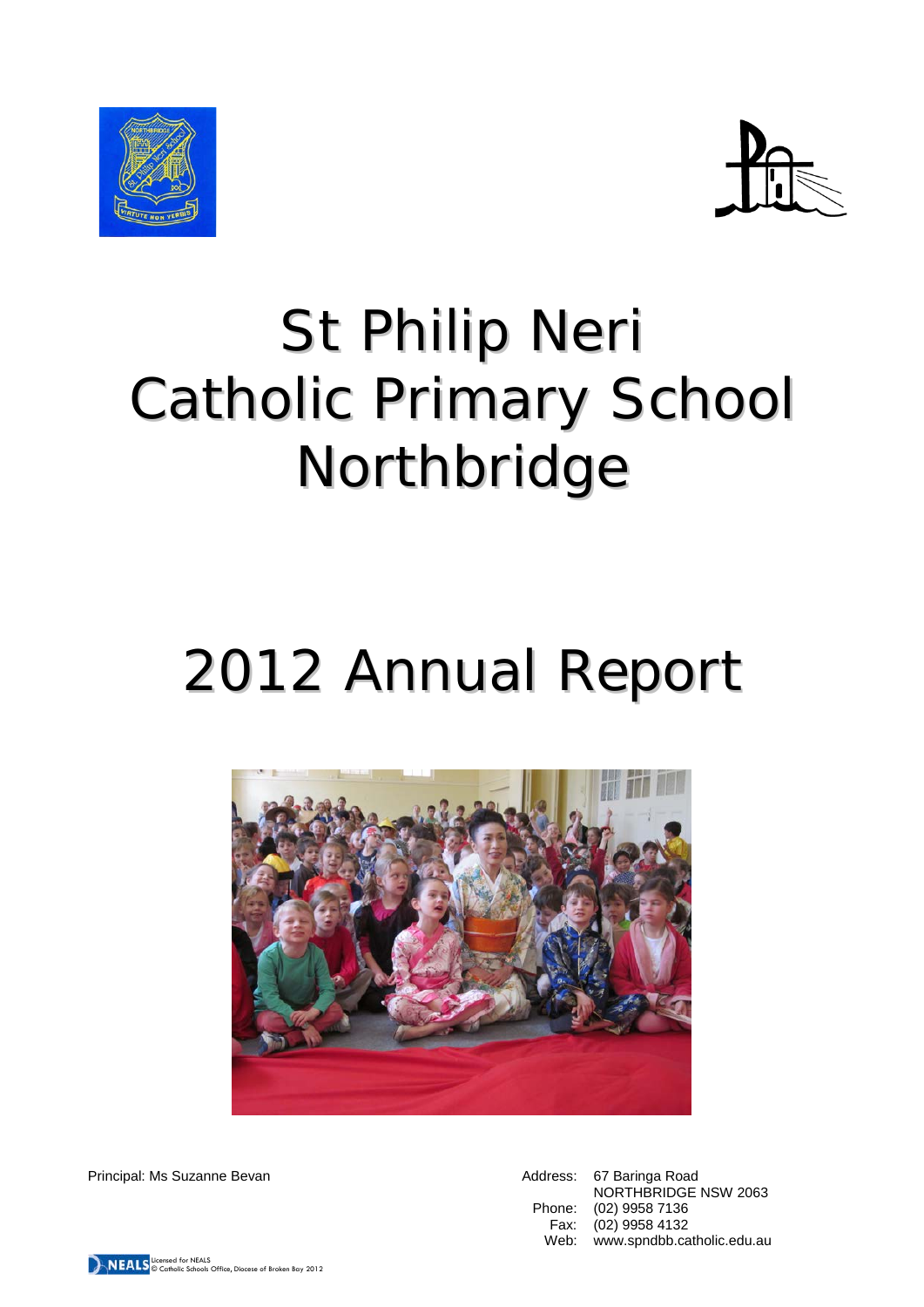

# **1. Message from Our School Community**

# **1.1 Message from the Principal**

2012 for the St Philip Neri Catholic School Community has been another highly productive and successful year. We have continued to strengthen our practice of working collaboratively with the Parish to ensure that the foundation of our ministry is the Gospel values lived and taught by Jesus Christ. We introduced and implemented our new Strategic Management Plan which maintains the tradition of providing a quality teaching and learning Catholic environment that meets the needs of each child whilst working in partnership with all stakeholders in the school community.

The commitment to the implementation of our new Strategic Management Plan focuses on school improvement whereby it encourages all school community members to actively participate in leading learning in the following three domains:

- Mission;
- Teaching and Learning; and
- Pastoral Care.

This year the St Philip Neri School Community worked collaboratively on the following School Improvement Goals:

- 1. ensure a stronger engagement in the mission of the Church, integrating faith and life by embedding the Catholic Worldview in policies, procedures and practices
- 2. transform learners and their learning by developing a shared understanding of the key principles of teaching and learning that inform practice
- 3. promote student well-being by further developing the school mission and reaching out to others

The overarching direction for this action was to ensure our vision is ever evolving and changing in response to our context so we can prepare our students for 21<sup>st</sup> century living and learning. As a community we believe that the foundation of our ministry is the Gospel values lived and taught by Jesus Christ, which are reflected in our school motto of Deeds not Words – "Virtute non Verbis". In our ministry we continued to promote quality teaching and learning in a Catholic environment, which fosters the participation and collaboration of all members. A very valued part of this process is the working in partnership with parents in the education of their children.

This year we were successful recipients of a Becoming Asia Literate Grant from the Federal Government and a Pride of Workmanship Award from the Northbridge Rotary Club for our excellence in education. I believe that we will continue to move from strength to strength as we aim to provide the best possible education for all of our students. I anticipate the continued support of the school community as we journey together to meet future challenges and implement our Strategic Management Plan. Our main aim is to ensure the sustainability and ongoing development of a quality teaching and learning facility in the 21st century.

# **1.2 Message from the Parent Body**

It has been another fast and furious year. St Philip Neri has continued to prove itself a giving and enthusiastic community. A warm and appreciative thank you must be given to all parents who give so generously of their time and put in so much effort from the running of the uniform shop, to class parents, to those who assist at various functions. A thank you also, to the P &F Executive and General Members. Many successful functions were held throughout the year which gave all members of our broad community the opportunity to get together.

St Philip Neri provides a diverse curricula. These are initiated and maintained by a team of caring and dedicated teaching professionals, modern facilities and parent involvement combining to produce a dynamic learning community. We are truly blessed.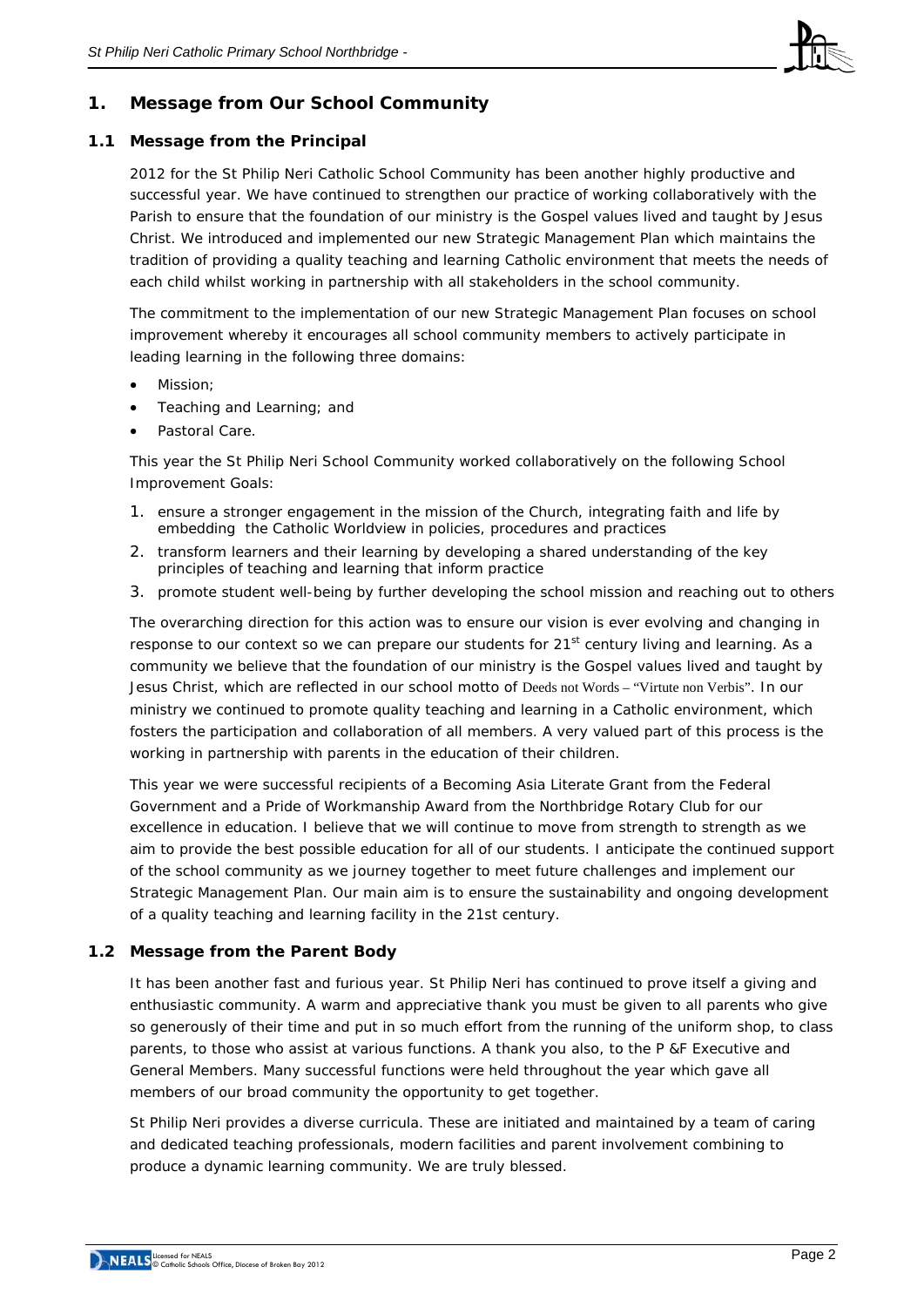

This year the school, as successful recipients of a Federal Government "Becoming Asian Literate Grant", has been learning about the cultural practices and beliefs associated with countries located in the Asia Pacific region. A highly successful "St Philip Neri's Stopover in Asia" was held. Passports were essential; dim sums were on the menu; and everyone learnt some sumo wrestling, yoga and martial arts moves. Other examples of learning programs and initiatives include Extending Mathematical Understanding as well as Parent Partner Workshops which enabled parents to help their children at home.

St Philip Neri also was blessed this year and our wonderful staff was recognised for their commitment and dedication to providing excellence of education by receiving a Rotary "Pride of Workmanship" Award. This was perceived by all as a fitting end to a great year for the school where much was achieved. We look forward now to another successful year in 2013.

## *P & F President*

## **1.3 Message from the Student Body**

2012 at St Philip Neri has been a successful and enjoyable year, to say the least. Its success can be attributed to the year being jam-packed with exciting learning opportunities that have helped us excel. The kindergarten class of 2012 has been so much fun this year alongside the Buddy program which reminded everyone about the friendly and welcoming community in which we are involved.

This year at St Philip Neri the students were introduced to a multi-cultural learning experience named Asian Education. The students were involved in various activities. Each class was given a specific Asian country to study and decorate their classroom to match the country's artworks, religion and culture. The classrooms were presented to the school on a two day 'Stopover in Asia' program. The two day stopover started with all of the school dressing in their classes' chosen traditional clothing. Over the two day period each classroom was visited by all of the students who had the opportunity to interact with some traditional toys from that country and learn about other Asian countries. A highlight was that as a whole school we got to listen to a Taiko Drum presentation as well as play the instruments. The music was electrifying if not a bit loud. In addition, we were read a Japanese book by Miss Bevan, our Principal, and she spoke in Japanese. The excitement of the two days did not stop at that. We were given the opportunity to learn how to make sushi and eat it. Yum-oh! We were taught how to draw Manga Art and had Sayuri play traditional Japanese Music on the Shamisen for us which was interesting and a great learning experience but sounded very different from what we are used to listening to. For lunch on the second day we all ate dim sums - they were also delicious. This was such a fantastic learning experience and we now have a better understanding and appreciation for Asian countries and the people.

Surf Education is something that we think is important we learn about. We learnt about rips and how not to get into trouble when we are at the beach. Spending two school days at the beach was awesome! We got to paddle on the boards and catch waves. It was great to learn how to be safe when at the beach while we spent time with our friends.

We have the best sports program at St Philip Neri. Every Wednesday we go to Northbridge Oval and play a variety of different sports and learn a range of different skills. We also had the opportunity to learn Martial Arts in Terms 2 and 3. We enjoyed this because we learnt how to defend ourselves in a fun environment.

The gymnastics program in Term 2 was a challenge especially if you are not flexible. We did handstands, cart-wheels, forward flips and learnt balancing techniques.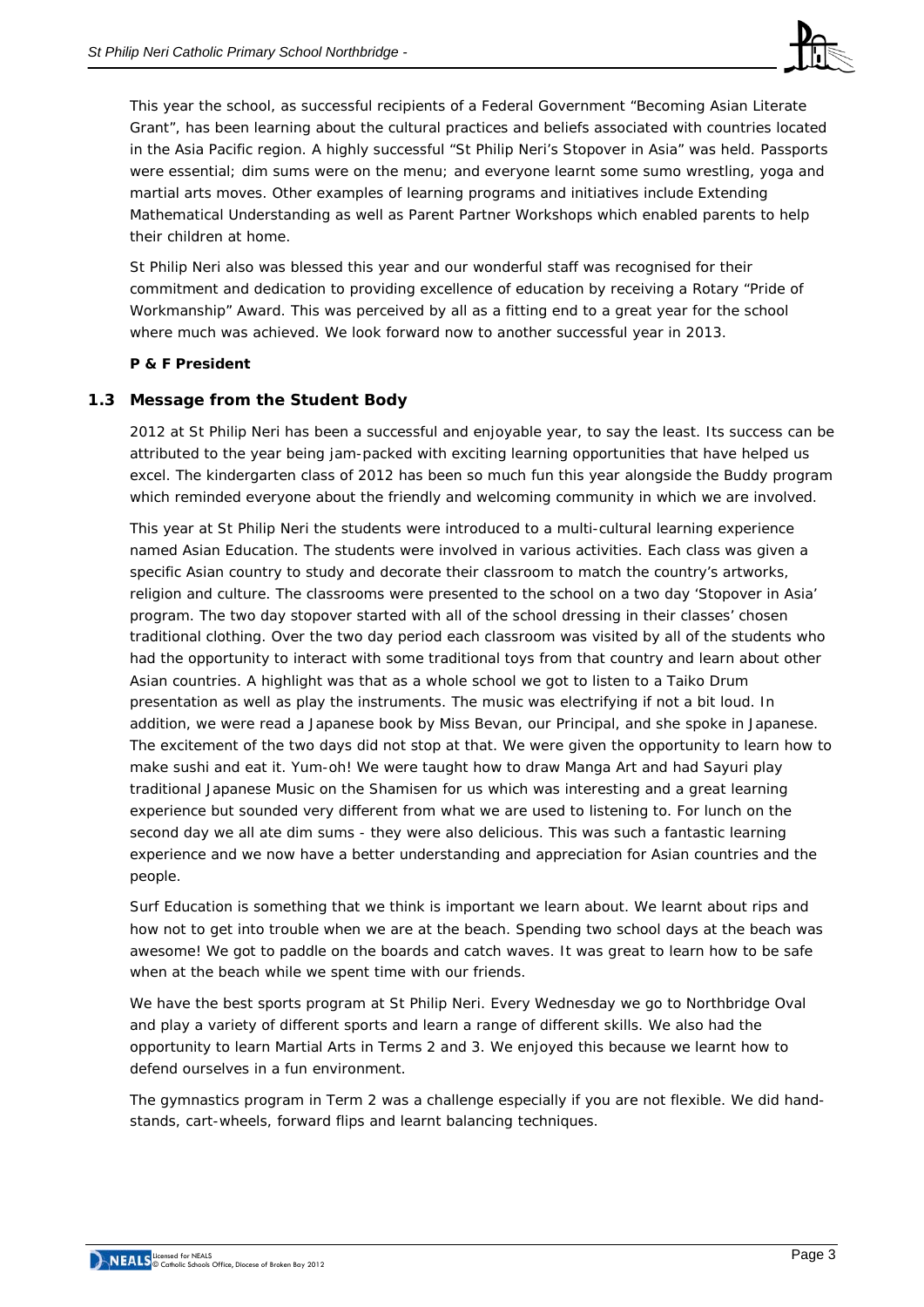

We also had the opportunity to participate in inter-school sporting competitions. We went to soccer, netball and rugby gala days. It provided us with a fun opportunity to interact with our peers from neighbouring schools in the Diocese. Sports carnivals, as every year, are full of energy, camaraderie, cheering and lots of races. The swimming and athletics carnivals were a great success.

This year was a very special year where St Philip Neri students and St Thomas' students came together as one community for the feast day of St Mary MacKillop. The Church was packed to the rafters with students, teachers, parents and we invited some very special nuns of St Joseph. This was the start of what we know will be a great tradition. At St Philip Neri we are also very lucky to be able to spend time in celebrating Mass with our Mothers, Fathers and Grandparents for their special time during the year.

St Philip Neri students are great at raising money to support our sister school, Goodooga Central School, as well as giving money to Caritas. We raise this money the fun way and in a way that everyone in the school is involved.

Maths Olympiad was extremely successful this year with half of the participants getting into the top 25% of the competition and some students getting in the top 10%. We like participating in this competition because it is challenging and helps develop our problem solving skills.

This year's musical, 'Masquerade', was spectacular with singing, dancing and acting. This is a great way for the Year 6 school leaders to showcase their acting abilities and the rest of the classes to refine their singing and dancing skills.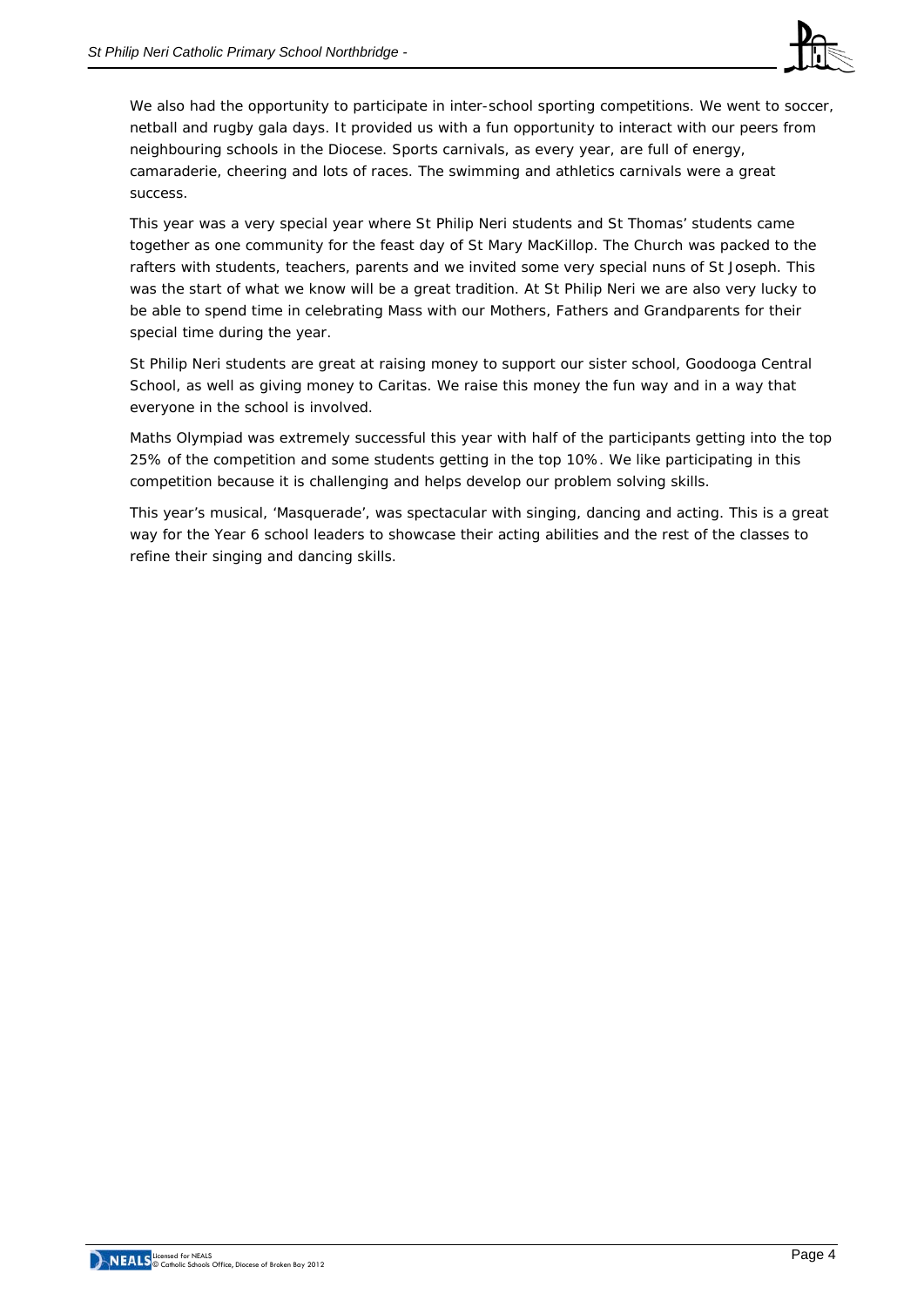

# **2. School Profile**

# **2.1 Student Profile**

St Philip Neri Catholic School is a single stream primary school for boys and girls located in Sydney's lower North Shore in the suburb of Northbridge. It is the most southern school in the Diocese of Broken Bay. The majority of students reside within the local parishes of Northbridge and Naremburn. In recent years enrolment growth has stabilised. There is a great demand for places in our classes from Kindergarten to Year 4. Some children leave at the end of Year 4 to attend private Catholic schools. This year our "bubble class" has continued to develop from strength to strength as this particular cohort of 62 children now comprises two Year 1 classes. This has been a great success. They are now looking to bubbling through as two Year Two classes in 2013. Due to the enrolments numbers in Year 5 and 6 for 2012 we formed a Stage 3 class or what is better known as a composite 5/6 class. This class has been very successful and once again has had a very positive outcome as it has just completed its second year in the cycle as a Stage 3 class. Enrolments for 2013 are very pleasing and we have sufficient students for a Year 5 and a Year 6 class hence we will increase our teaching staff to an allocation of 8 full-time teachers.

The school has a fine reputation in the wider community. We offer students a rich, relevant and varied curriculum, a dedicated staff, a nurturing environment and an authentic Catholic community that is striving to live out its school motto: "Loving in Deeds, Not Just in Words". We aim to provide the best education for our students via the processes of **shared understanding, consistency, clarity and professional learning.**

The following information describes the student profile for 2012:

| Girls |     |     | Boys LBOTE* Indigenous Total |     |
|-------|-----|-----|------------------------------|-----|
| 93.   | 103 | 18. | O                            | 196 |

\*Language background other than English

# **2.2 Enrolment Policy**

The Diocese of Broken Bay has established an **Enrolment Policyt** which is implemented by all systemic schools in the Diocese.

The implementation of this policy is monitored by the Catholic Schools Office.

†Copies of this policy and other policies in this report may be obtained from the Catholic Schools Office website at: <http://www.csodbb.catholic.edu.au/about/index.html> or by contacting the Catholic Schools Office.

# **2.3 Staff Profile**

The NSW government requires that this report detail the number of teachers in each of the following categories:

- a) have teaching qualifications from a higher education institution within Australia or as recognised within the National Office of Overseas Skills Recognition (AEI-NOOSR) guidelines
- b) have qualifications as a graduate from a higher education institution within Australia or one recognised within the AEI-NOOSR guidelines but lack formal teacher education qualifications
- c) do not have qualifications as described in (a) or (b) but have relevant successful teaching experience or appropriate knowledge relevant to the teaching context. Such teachers must have been employed:
	- to 'teach' in NSW before 1 October 2004 (either on a permanent, casual or temporary basis), and
	- as a 'teacher' during the last five (5) years in a permanent, casual or temporary capacity.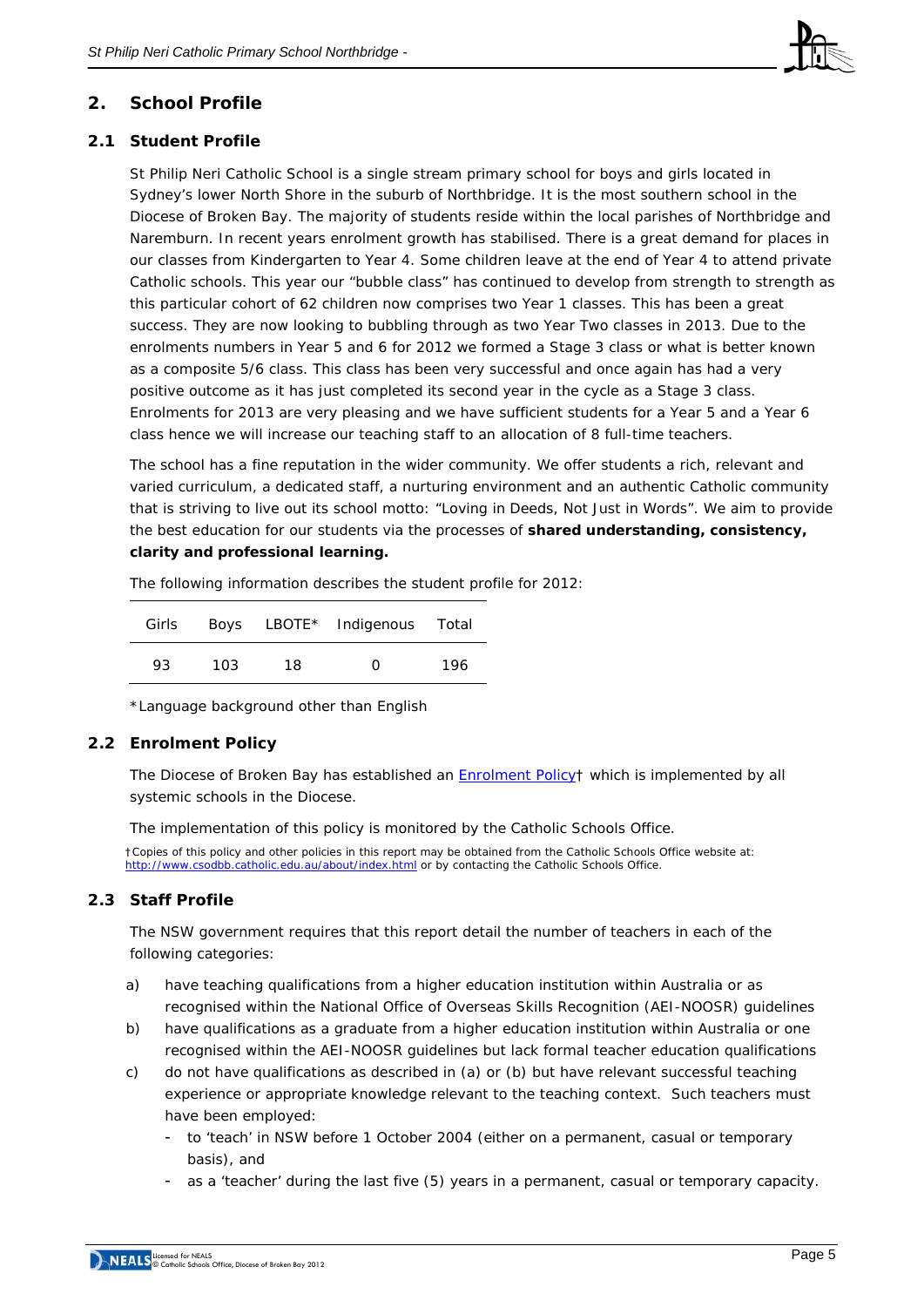

| a  | h | C. | Total |
|----|---|----|-------|
| 14 | 0 | 0  | 14    |

Further information about the staff profile can be found in the School Facts section of the school's profile page on the *My School* website.

# **2.4 Teacher Attendance and Retention Rates**

The average teacher attendance rate during 2012 was 98%. This figure does not include teachers on planned leave.

The teacher retention rate from 2011 to 2012 was 92%.

## **2.5 Teacher Satisfaction**

In a recent survey teachers were asked to convey their satisfaction of teaching at St Philip Neri Catholic Primary School. The findings in the three domains were as follows:

#### **Mission:**

Teachers highlighted that they were satisfied with the way in which we as a Catholic School Community have:

- embraced Mary MacKillop as part of our school's identity;
- initiated a relationship with our partner parish school, St Thomas' Willoughby;
- students who are acting out independently our motto "Deeds not Words";
- sustained community outreach through class treat days and St Philip Neri Day; and
- maintained our relationship with our sister school in Goodooga and continued raising monetary funds for them.

## **Learning and Teaching:**

Satisfaction was articulated as the way teachers:

- provided diverse learning opportunities;
- continued a high level of Professional Development e.g. EMU Program; Asian Studies;
- took on the role of learner and teacher;
- participated in the Inquiry Learning Model;
- developed a whole school perspective of "Teacher Accountability" for all students K-6;
- developed confidence and competence in integrating Asian Studies across the curriculum;
- analysed NAPLAN data effectively and utilised it to inform their teaching and learning to increase student learning outcomes;
- assessed how technology hubs are working throughout the school so improvements can be made;
- maintained effective monitoring and tracking of students; and
- established student self- assessment and goal setting.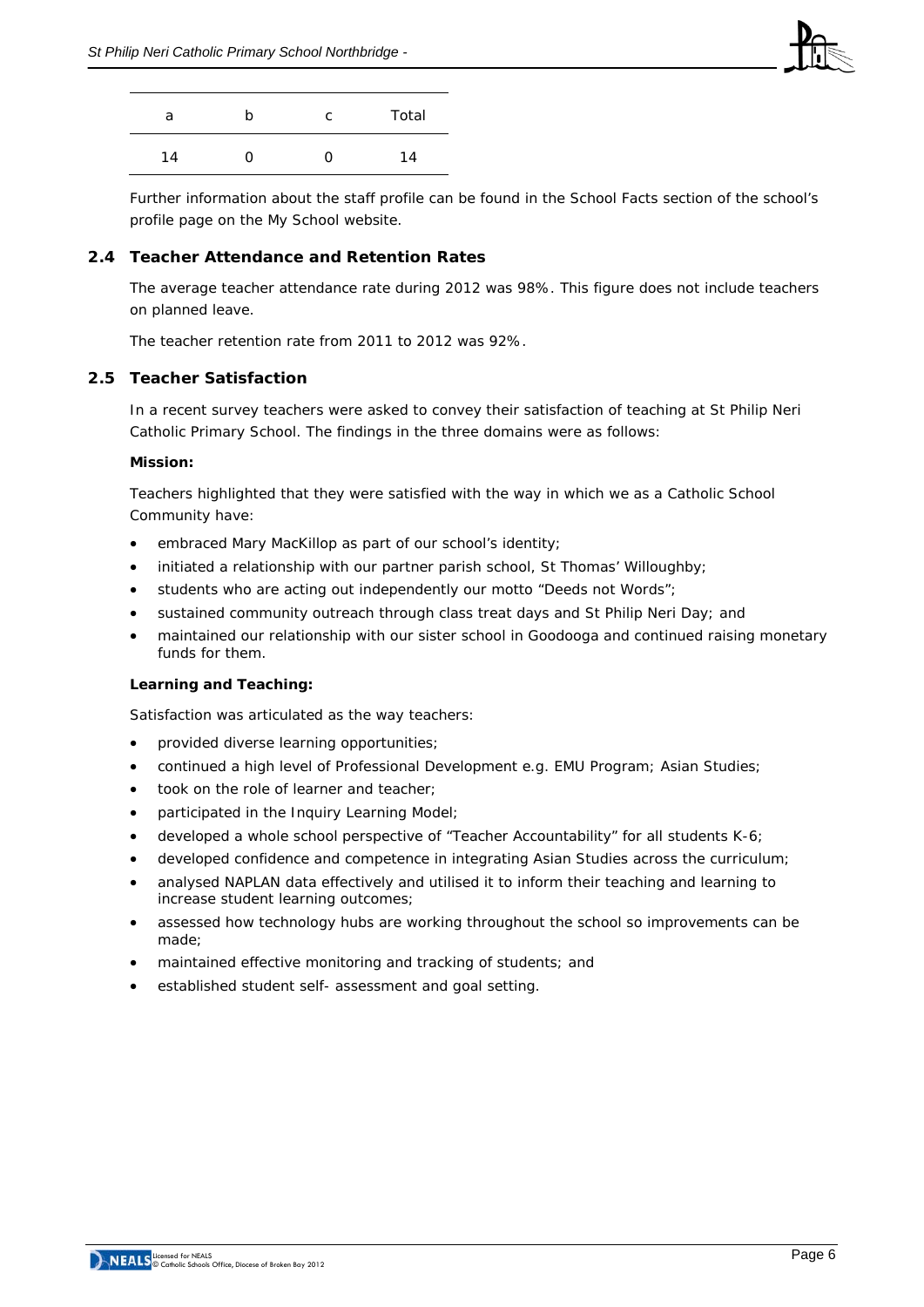

## **Pastoral Care:**

Teachers are satisfied with the pastoral care provided through:

- reaching out to families in need e.g. medical issues, grief, tragedy;
- providing support to residents of local nursing homes;
- supporting parents in Sunday's focus Masses;
- highlighting the Restorative Justice Program throughout the school;
- the positive Buddy System that exists throughout the school from Kindergarten to Stage 3;
- smooth transition between Stages and the students' intent focus on their learning;
- successful and effective student leadership i.e. SRC, Senior Leadership Team, RJ Leaders; and
- the attainment of the Rotary Pride in Workmanship Award for Excellence in Education.

In conclusion one could say there is a high level of teacher satisfaction at St Philip Neri Catholic Primary School.

# **2.6 Student Attendance and Retention Rates**

| Year | Average student attendance<br>rate (%) |  |  |
|------|----------------------------------------|--|--|
| K    | 97%                                    |  |  |
| 1    | 97%                                    |  |  |
| 2    | 97%                                    |  |  |
| 3    | 99%                                    |  |  |
| 4    | 95%                                    |  |  |
| 5    | 94%                                    |  |  |
| 6    | 98%                                    |  |  |

The average student attendance rate for 2012 was 97%.

**Management of non-attendance:** In order for students to reach their full potential it is of paramount importance that they attend school regularly. While it is the parents' legal responsibility under the Education Act to ensure that their children attend school regularly, our staff as part of their duty of care, monitor all absences and work in partnership with parents to support and promote the regular attendance of students. In doing so the school, under the leadership of the Principal:

- provides a caring environment which fosters in students, a sense of wellbeing and belonging;
- maintains accurate records of student attendance;
- implements policies and procedures to monitor student attendance and to address nonattendance issues as and when they arise;
- communicates to parents and students, the school's expectations with regard to student attendance and the consequences of not meeting these expectations; and
- recognises and rewards excellent and improved student attendance.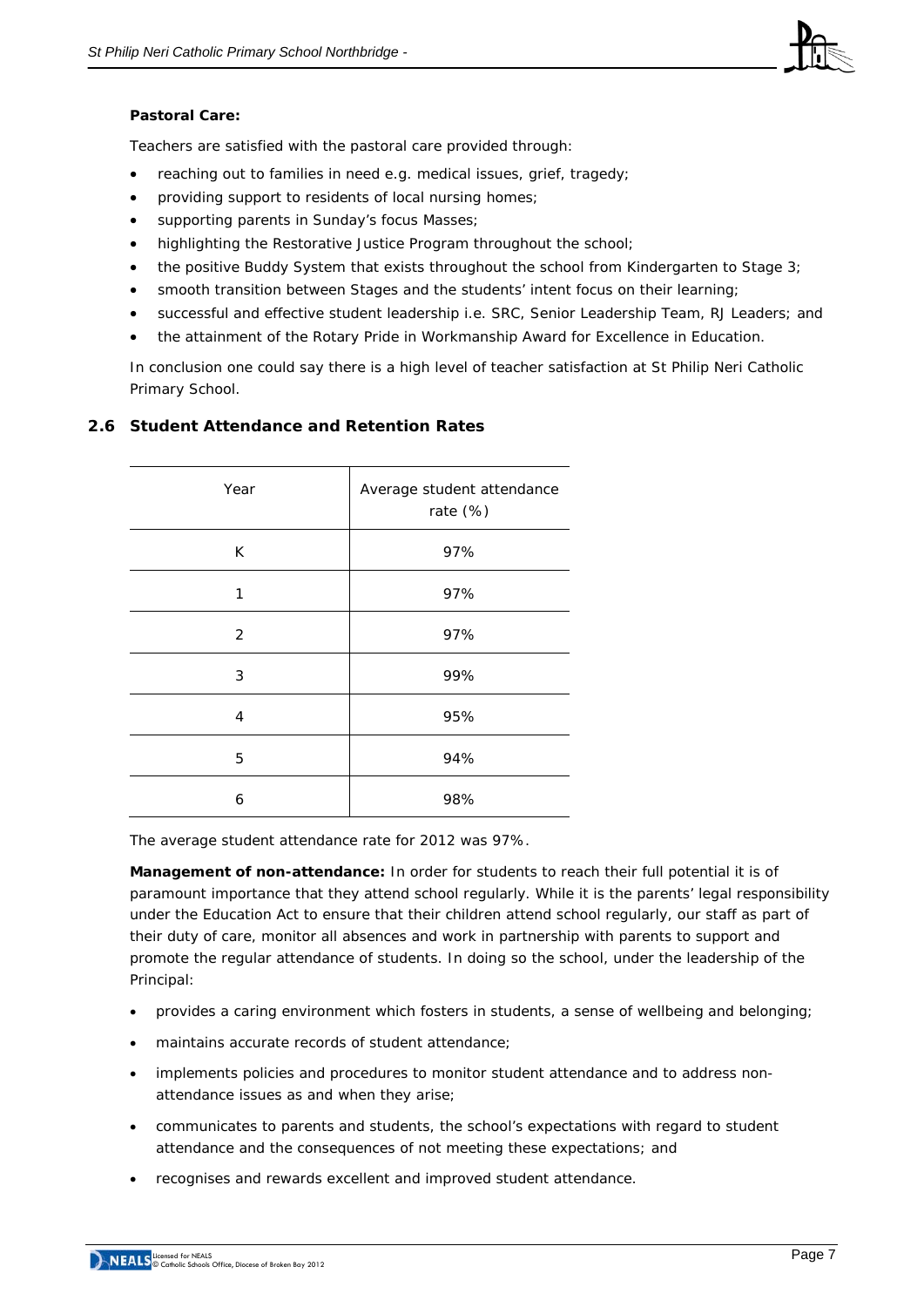

School attendance records also contain information regarding student absences including reasons for absence and documentation to substantiate reasons for absences. Teachers are required to monitor non attendance diligently on a student by student basis and to bring to the attention of the Principal immediately any unexplained absences, non attendance of a chronic nature, or reasons for non attendance that cause concern. Matters of concern are referred to the Principal, the Catholic Schools Office and the relevant Department of Education and Training officer where appropriate.

Where a student is not able to attend school for a prolonged period of time due to a medical condition or illness, the school in collaboration with parents provides resources to contribute to the student's continuum of learning where possible.

The Catholic Schools Office monitors each school's compliance with student attendance and management of non attendance on an annual basis as a minimum, as part of the system's School Review and Development processes.

# **2.7 Student Satisfaction**

St Philip Neri students from K-6 partook in a survey to assess their level of satisfaction with the school in terms of Religious Education, learning experiences and opportunities as well as resources. The response from the children was extremely encouraging.

We found that the children enjoyed all aspects of their learning in all Key Learning Areas, as teachers give them a range of strategies to approach their learning with as many different and interesting learning experiences, so the students knew they were continuously developing new skills. In particular, the students enjoyed the fact that they were challenged and were faced with new, exciting, well prepared and presented lessons daily and could always find success in their learning. They commented on the ways they were asked to approach learning tasks as individuals and co-operatively. The children voiced how they learnt a lot from the many learning opportunities as it helped to consolidate and expand on what they had already been learning about within the classroom and the resources available to them, especially their teachers.

The children believed that by attending St Philip Neri that they are privileged to learn about God and their faith and are supported on their faith journey by many different people and groups.

They stated very clearly that the school was a place where the students felt nurtured in their learning, socially, emotionally and in their behavioural development and "IT" the school was a true reflection of the schools motto 'Deeds not Words'.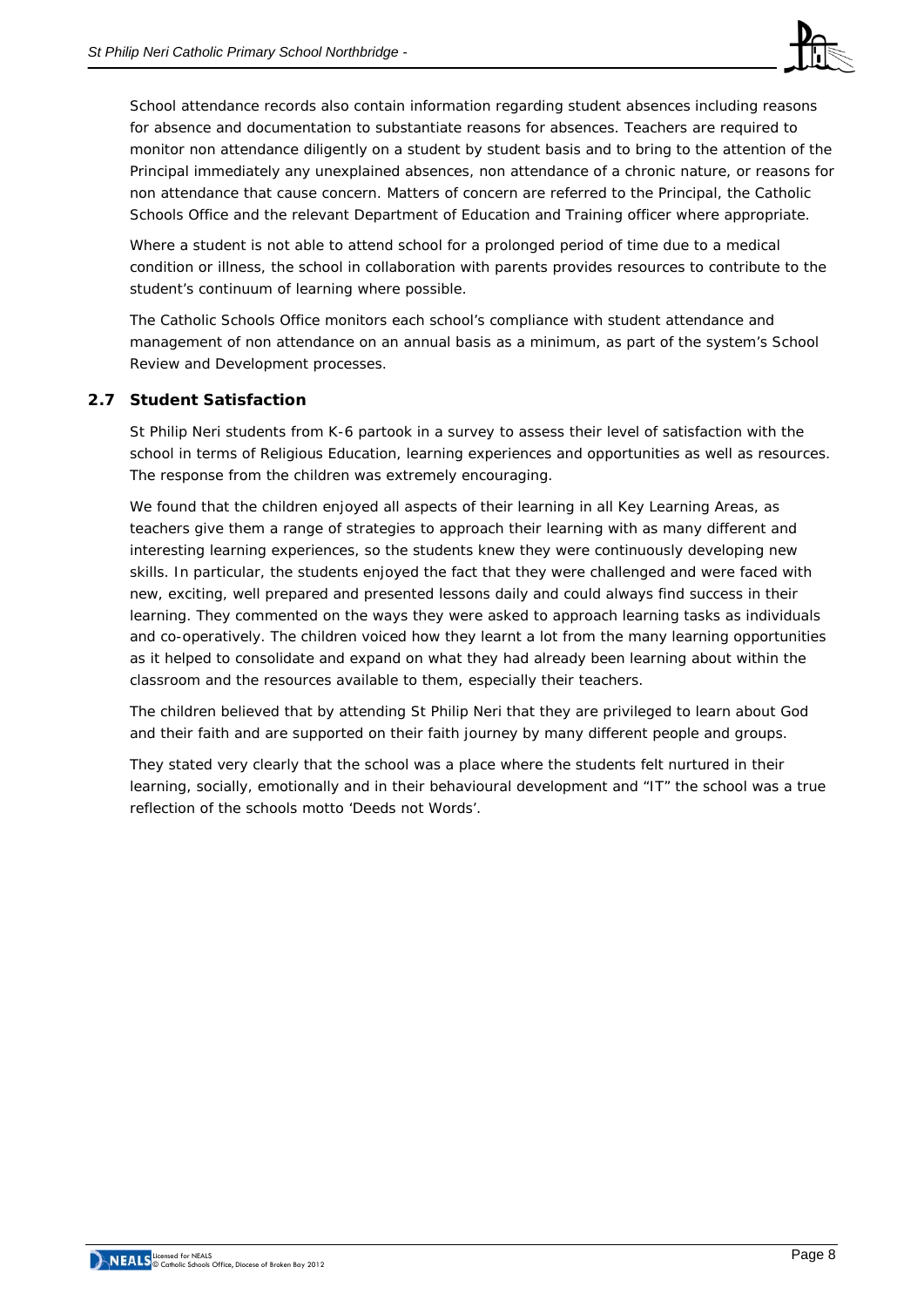

# **3. Catholic Life and Mission**

# **3.1 Catholic Heritage**

St Philip Neri Catholic School was opened in 1925 by the Sisters of St Joseph and until 1983 was known as St Ciaran's. The name was then changed to St Philip Neri to be the same as the parish church. The school and parish are named after St Philip Neri, an Italian saint, who lived from 1515- 1595. He is generally remembered as a humanist who was fond of holding informal prayer meetings and instructional gatherings. St Philip Neri was the founder of the Congregation of the Oratory, a society of priests that greatly aided the reform of the Church, and still exists today. He was generally known and loved as the Apostle of Rome.

The School Mission Statement acknowledges our community as a community of disciples of Jesus, working in partnership with the parents and parish and being inspired by our School Motto. The school is committed to educating and forming children in the faith and offering them an experience of following Jesus by celebrating and living out what it means to be Catholic.

## **3.2 Religious Life of the School**

Celebration of prayer and liturgy continues to be integral to daily life at the school. Classroom prayer is a daily ritual and teachers provide the children with a variety of prayer experiences. Parents are on occasion invited to attend prayer celebrations in the classroom. The school prayer is prayed at whole school gatherings. The school day concludes with a whole school prayer.

As a community we have many opportunities to celebrate through Mass and Liturgy. The school works closely with the Parish Priest. There is a strong relationship between the school and all parish staff. The parish and school often share resources.

The school supports the sacramental programs and is involved in the preparation of the Liturgy for each sacrament.

Diocesan celebrations are attended by the school community and this year Student Representative Council members attended the Mission Mass. All teachers attended the Diocesan Schools Staff Mass and the Year 6 students attended the Cluster Mass at the Cathedral at Our Lady of the Rosary, Waitara.

At Christmas and as an integral part of the school's Advent program the school worked with the St Vincent de Paul members to provide gifts for the children in the Waterloo community. Students from our school community are involved in the annual Christmas Ecumenical Christmas Carol celebration at Northbridge Oval. This year four Year 6 students participated in the Bishop's discipleship responses. They were asked to convey their understanding of what it means to them to be disciples of Jesus. The students used a multimedia format this year for their presentations.

## **3.3 Catholic Worldview**

As a Catholic school we are committed to developing our children to contribute positively to the wider community. In all aspects of school life we seek to present to children the Catholic Worldview. Within the school, the local community and the wider world community, the students are made aware of the need for justice. This is an essential part of our faith development.

Through the Social Justice Program the children are given opportunities to respond to social justice issues throughout the community. In 2012 we have supported local and world communities. St Philip Neri has continued to support Goodooga Central School in North West NSW. Our commitment to Caritas and Catholic Mission continued throughout 2012. Proceeds from the classes' treat days have formed a major part of donations made.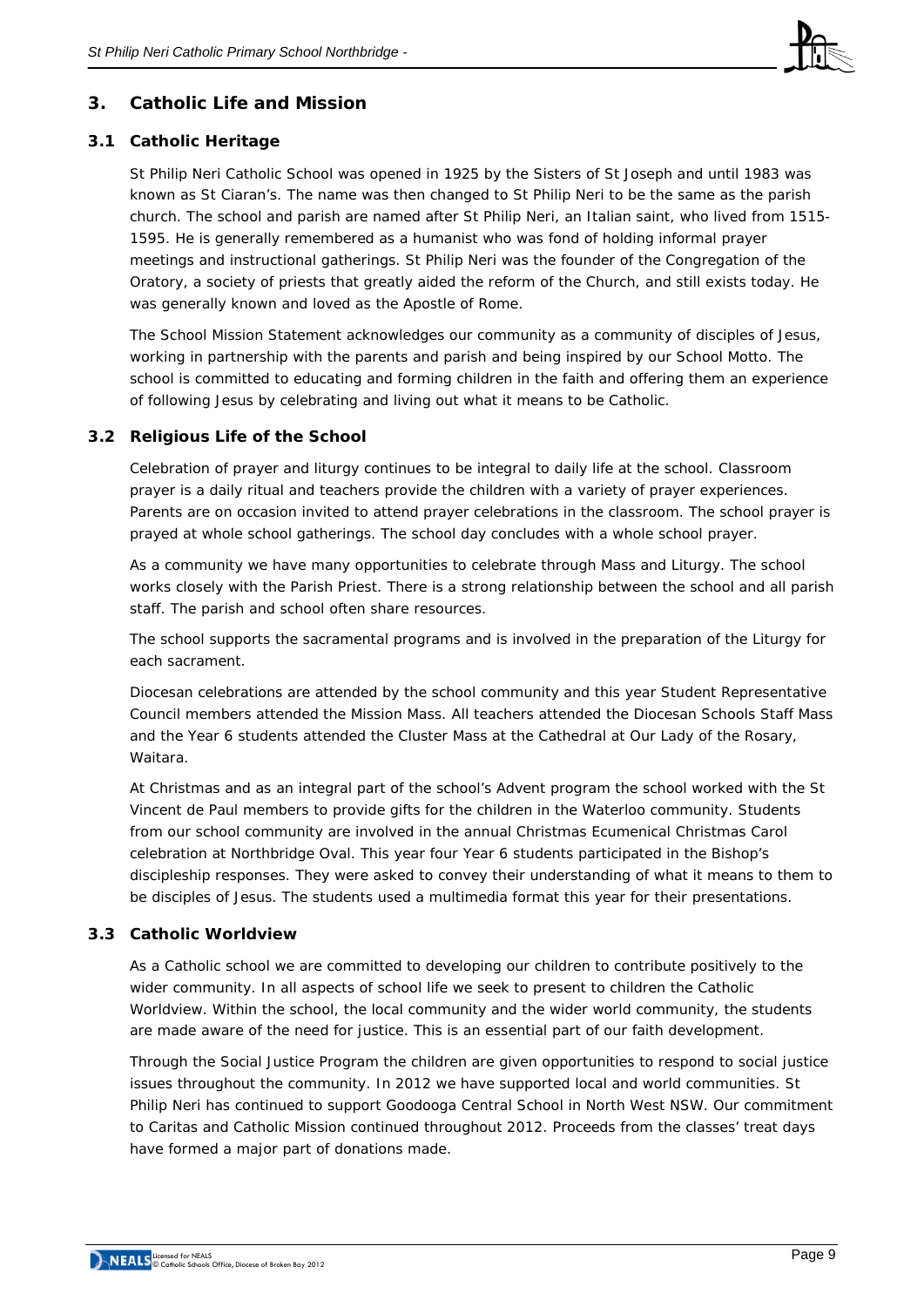

# **3.4 Professional Learning in Catholic Life and Mission**

The Diocese of Broken Bay has established an **Accreditation Policy for Staff in the Diocesan School** [System in respect to the Mission of the Church](http://www.csodbb.catholic.edu.au/resources/pdfs/Policy-Rqs_Accrd_Tchrs_RE.pdf) which is implemented by all systemic schools in the Diocese.

All teachers are currently fully accredited to teach RE. The REC continued her studies in the Masters of RE and the Assistant Principal completed her studies in the Masters of RE. In November, the Religious Coordinator and Year One classroom teacher attended the REC Day where they attended various workshops.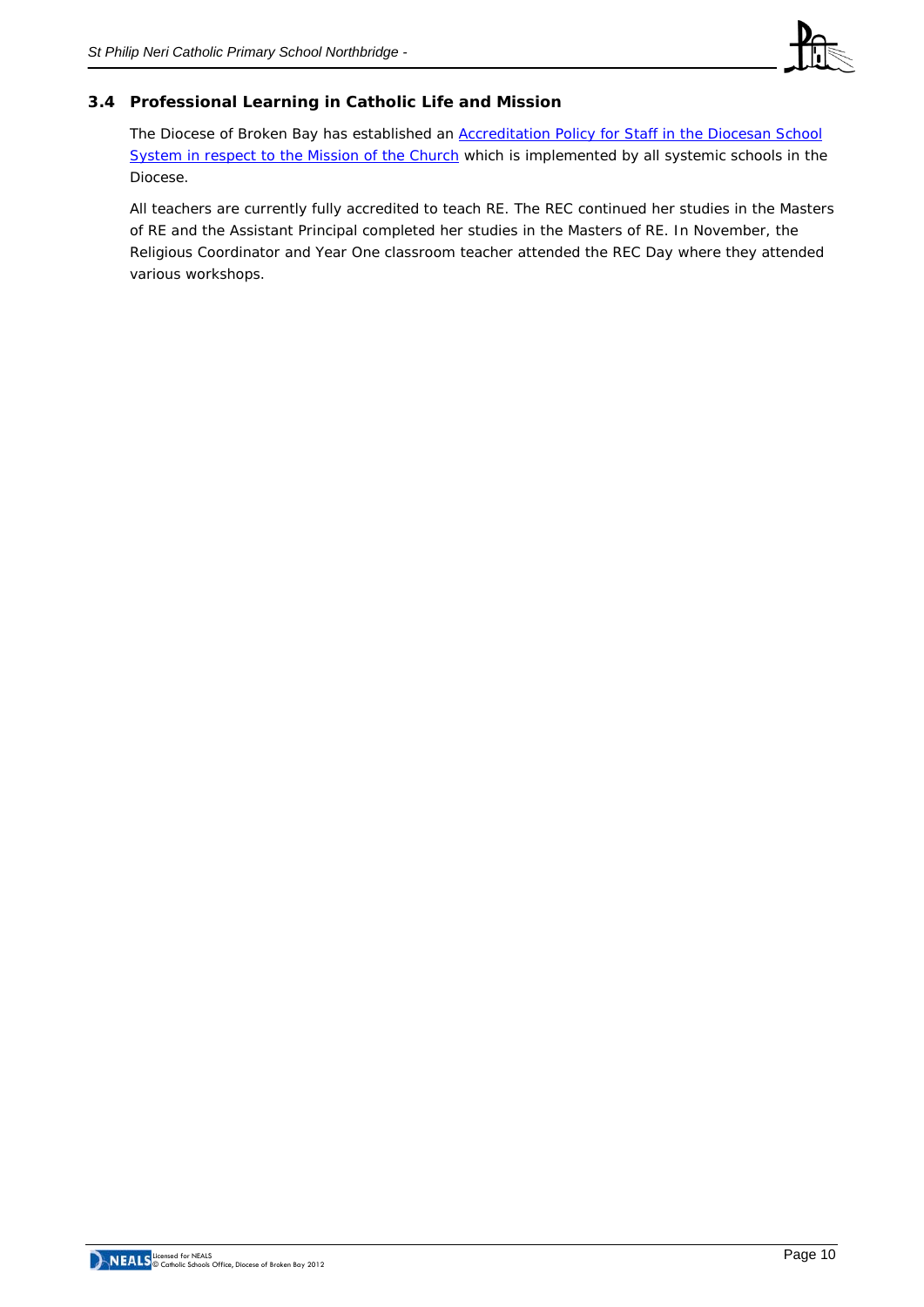

# **4. Pastoral Care**

## **4.1 Diocesan Policies**

The Diocese of Broken Bay has established [Pastoral Care](http://www.csodbb.catholic.edu.au/resources/pdfs/Pastoral%20Care%20Policy.pdf) and [Student Discipline](http://www.csodbb.catholic.edu.au/resources/pdfs/Behaviour%20Management%20and%20Student%20Discipline%20Policy.pdf) Policies including Student Welfare and Anti-Bullying, which are implemented by all schools in the Diocese.

The implementation of these policies is monitored by the Catholic Schools Office.

## **4.2 School Implementation of Diocesan Policy**

In fulfilling the school's mission to provide children with an experience of being part of a community of Catholic disciples of Jesus, the school has maintained and reviewed a number of programs within the school in 2008.

St Philip Neri Catholic Primary School has a Pastoral Care and Behaviour Management Policy that is derived from Diocesan policies. The full text of this policy can be found at:

<http://www.dbb.org.au/schools/stphilipneri/> The staff continue to follow and implement the procedures from this policy to manage behaviour in the playground and classroom.

Both policies seek to ensure that all members of our community, whilst at the school, experience a safe, happy and secure environment.

## **4.3 Pastoral Care of Families**

The deeply committed and authentic relationships that underpin our community are a defining feature of St Philip Neri Catholic School. The school provides opportunities to nurture and grow relationships both formally and informally within the life of the school.

All classes have two class parents who provide a network of contact and support for all families. They also act as a point of liaison with the school in times of crisis or particular family need. The North Shore Cluster School Counsellor has worked closely with a number of children and their families.

The School Counsellor has continued to be an invaluable resource person who is able to provide initial diagnosis, ongoing counselling support or referral to an appropriate agency, if necessary.

# **4.4 Resolving Issues**

The Diocese of Broken Bay has established a [Complaints Handling Policy](http://www.cso.brokenbay.catholic.edu.au/resources/pdfs/Policy-Complaints_Handling.pdf) which is implemented by all schools in the Diocese. The implementation of this policy is monitored by the Catholic Schools Office.

## **4.5 Occupational Health and Safety**

Each school is required to implement and comply with the Diocesan School System Occupational Health and Safety Management System (OHSMS). This system reflects the current statutory requirements for OHS and complies with the Australian Standard for OHS Management Systems. The OHSMS adopted by the CSO for Broken Bay Systemic Schools has been designed to address general health, safety and welfare matters and also to take account of specific issues that apply to school communities. The management system supports the provision of a 'safe and supportive' environment for all students as well as taking into account the health, safety and welfare of staff, visitors and contractors to the school site.

Principals, in consultation with the relevant CSO personnel, are responsible for monitoring the school's compliance with OHS legislation and for the implementation of the management system in keeping with the Catholic Schools Office's Annual OHS Plan. External OHS system audits are conducted across a sample of schools each year to validate the implementation of the management system.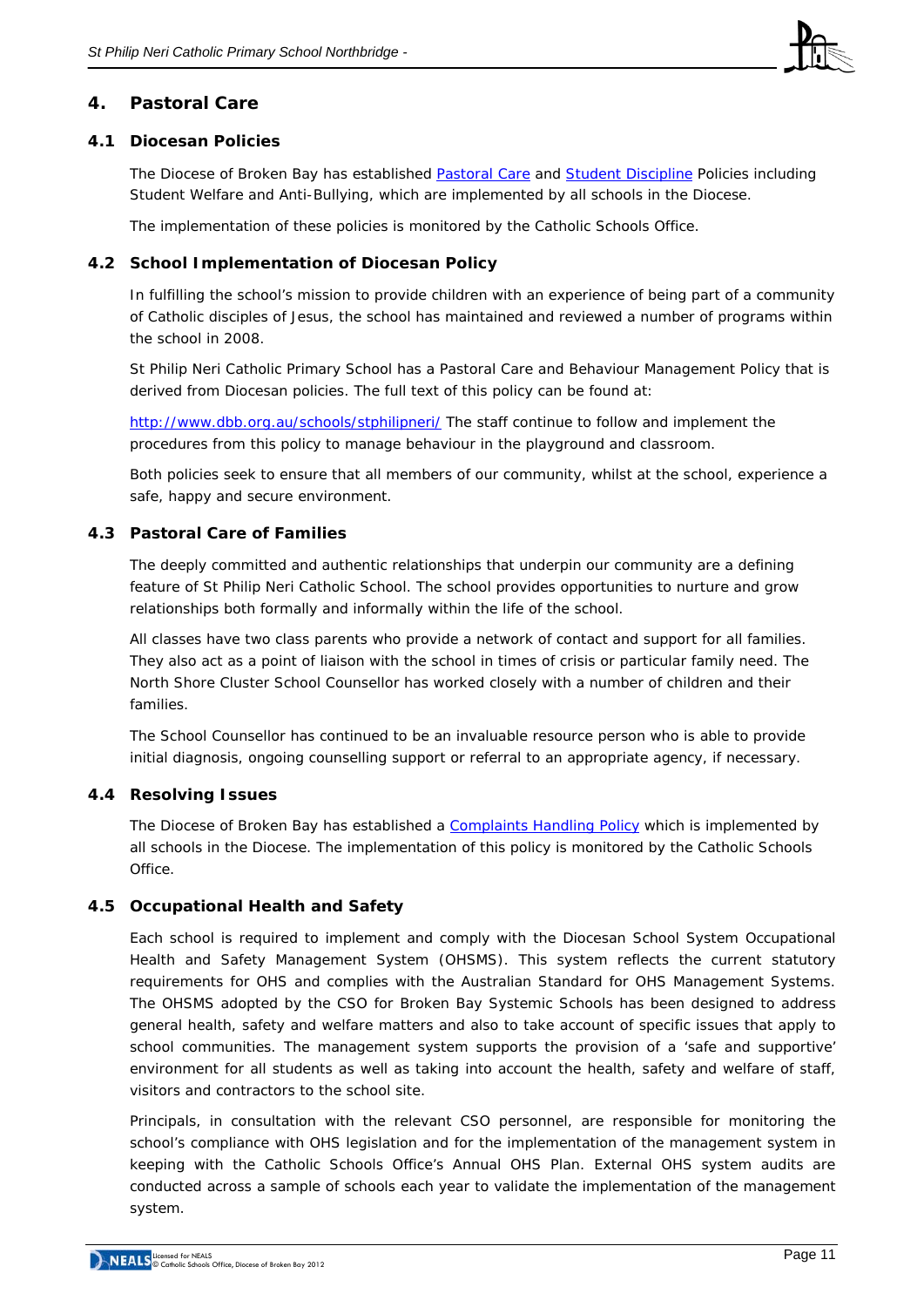

# **5. Excellence in Teaching and Learning**

# **5.1 Quality Teaching and Learning**

St Philip Neri Catholic Primary School is committed to "providing quality education that strives to meet the needs of every child." The curriculum is underpinned by Catholic values and the school's Mission Statement. The school endeavours to articulate a Catholic Worldview by expressing values as a Catholic perspective statement within each of our curriculum policies.

The mandatory requirements of the Diocese and the Board of Studies were adhered to.

Classroom teachers followed the Board of Studies syllabus for each of the six Key Learning Areas: English, Mathematics, Science and Technology, Human Society and its Environment (HSIE), Personal Development, Health and Physical Education, and Creative Arts. The new Diocesan curriculum was followed for Religious Education.

The K-6 curriculum is well organised and timetabled efficiently to accommodate maximum learning time.

The Special Needs program, conducted by the Learning Support Teacher and Assistant, aims to address the specific needs of students who present with learning challenges.

The school's Beliefs About Learning statement informs school pedagogy and forms the basis of the instructional decisions made by teachers. The statement nuances and deepens shared understandings of how children learn. As a school community we have identified our Principles of Learning. In achieving this we recognise that St Philip Neri Catholic Primary School's Principles of Learning as the *values that promote the Gospel Values, community which encourages transformative learning and learners, environment which is highly engaging and well resourced and quality authentic practice* that underpin our educational philosophy.

The school's assessment policy ensures that consistent, meaningful assessment structures are in place to allow each student to demonstrate his/her strengths and achievements in all areas of the school curriculum. This information on student achievement sets the direction for ongoing teaching and learning.

The reporting procedures include written reports (mid-year and end-of-year), portfolios and parent/teacher interviews.

This year we implemented our new Strategic Management Plan 2012-2014 which incorporates the three domains of Mission, Learning and Teaching and Pastoral Care. This plan articulates St Philip Neri School Community's role in effectively implementing Diocesan Priorities by embedding the Leading Learning framework deeply within the school's practices. This process is guided by our School Improvement Plan (SIP), to increase student learning outcomes. We also apply the knowledge and practices gained in the Learning and Teaching domain through Leading Learning to the Mission and Pastoral Care domains. Key factors in this process have been building leadership capacity, goal setting, professional dialogue and ongoing evaluation. The core of this process is the teacher inquiry and knowledge building cycle. It provides us with the opportunity to know our "class" and to ascertain explicitly what our students already know and what they need to learn so as we can meet the needs of each child to enable them to achieve their "zone of proximal development".

The school community's main priority is to ensure that a quality teaching Catholic environment exists to meet the needs of each child. We also aim to provide the best education for our students via the processes of shared understanding, consistency, clarity and professional learning. We hope to create an educational community where children experience transformative learning based on shared values and ethical teaching and learning. This year we were participants in the Extending Mathematical Understanding Program (EMU) with the Australian Catholic University.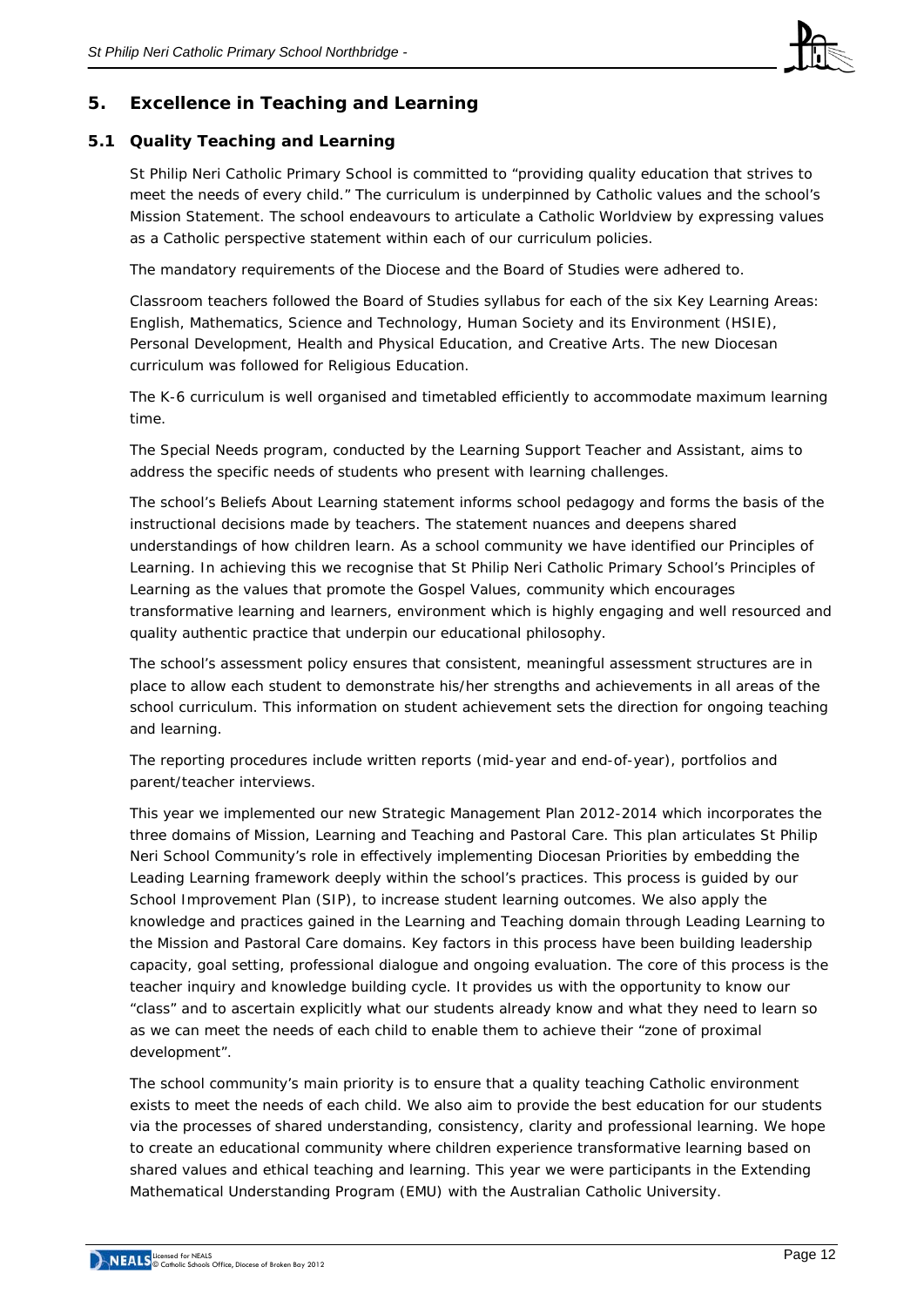

This program enabled us to identify the children in our school who are vulnerable at Mathematics by implementing the Mathematical Assessment Interview (MAI). All teachers were up-skilled in implementing the MAI and the explicit identification of where their students are in their Mathematical Learning alongside the Growth-Points framework. Teachers were also involved in professional development on developing effective mathematical pedagogical practices. The program also provided the school community with a trained EMU Numeracy Focus Teacher and a Numeracy Specialist Teacher whose role it was to implement the intervention program. As a result of St Philip Neri School Community's involvement in this project, teachers' pedagogical practices improved due to the action research and practitioner inquiry model that was implemented. It has provided us with authentic baseline data for setting targets. As a result of targeting all vulnerable children K-6 and implementing interventions there have been increased student learning outcomes. Reassessed vulnerable children have an identified growth of an average of 2 growth points. Parent education was a major component of this program and this led to positive partnerships with parents via mathematical workshops. One very exciting outcome is that parents are organising and selling parent "home" maths packs. This program is sustainable as it is embedded in our Mathematics Policy and Phase 2 of the professional learning will continue next year. At St Philip Neri School we can now say that throughout our maths programs we are not just involved in number busting but busting vulnerabilities for children learning Mathematics!

In 2012 we were successful recipients of a Becoming Asia Literate Grant from the Federal Government. This grant enabled us to develop and deliver innovative high quality teaching/learning programs that have the potential to extend beyond the boundary of the SPN school community and embed these throughout the curriculum whilst highlighting the Asian Perspective. Supported flexible approaches to delivering continuous and sequential programs, which include the use of information communication technologies to establish communications with schools in the focus countries of China, India, Japan and Korea via initiating virtual cross-cultural blog, emailing, skype experiences*.* This experience also built student demand for studies of Asia, through contact with schools and students in these target Asian countries. In addition to this it built teacher confidence and expertise in the teaching of studies of Asia to increase the achievement of student outcomes across all areas of the curriculum. A highlight of this journey was the culmination of a festival entitled a "Two-day Stopover in Asia". This involved each class showcasing their in-depth studies of a targeted Asian country; we enjoyed a taiko drum exhibition, talks by Asian authors, manga exhibitions, martial arts demonstrations, traditional dance, yoga henna tattooing, sushi making and a Dim Sum luncheon. Community members also joined us over these two days. We were also featured in local newspapers. Student learning outcomes were increased and they became authentically interested in Asian Studies and their levels of motivation and enthusiasm were increased. Another major highlight is that our project is sustainable and is formulated in St Philip Neri's Asian Studies Statement*.*

In the school's Strategic Plan 2012-2014, there has been a continued commitment to making technology integral to teaching and learning. The school's ICLT Co-ordinator has kept the staff abreast with new technologies and CSO initiatives at staff meetings. This year we introduced the staff to the implementation of Windows 7 across the school. This involved intensive professional development for all members of staff as well as increased expenditure to purchase the necessary hardware to support this program. Teachers are continuing to use interactive whiteboards as an effective tool to promote optimum learning. We are constantly upgrading the school's ICLT hardware and software to ensure that there are adequate ICLT resources for all classes Kindergarten to Year 6. We are continuing with our vision of ICLT as an integral component of children's teaching and learning. Our newly built Learning Centre is pivotal in expanding this vision.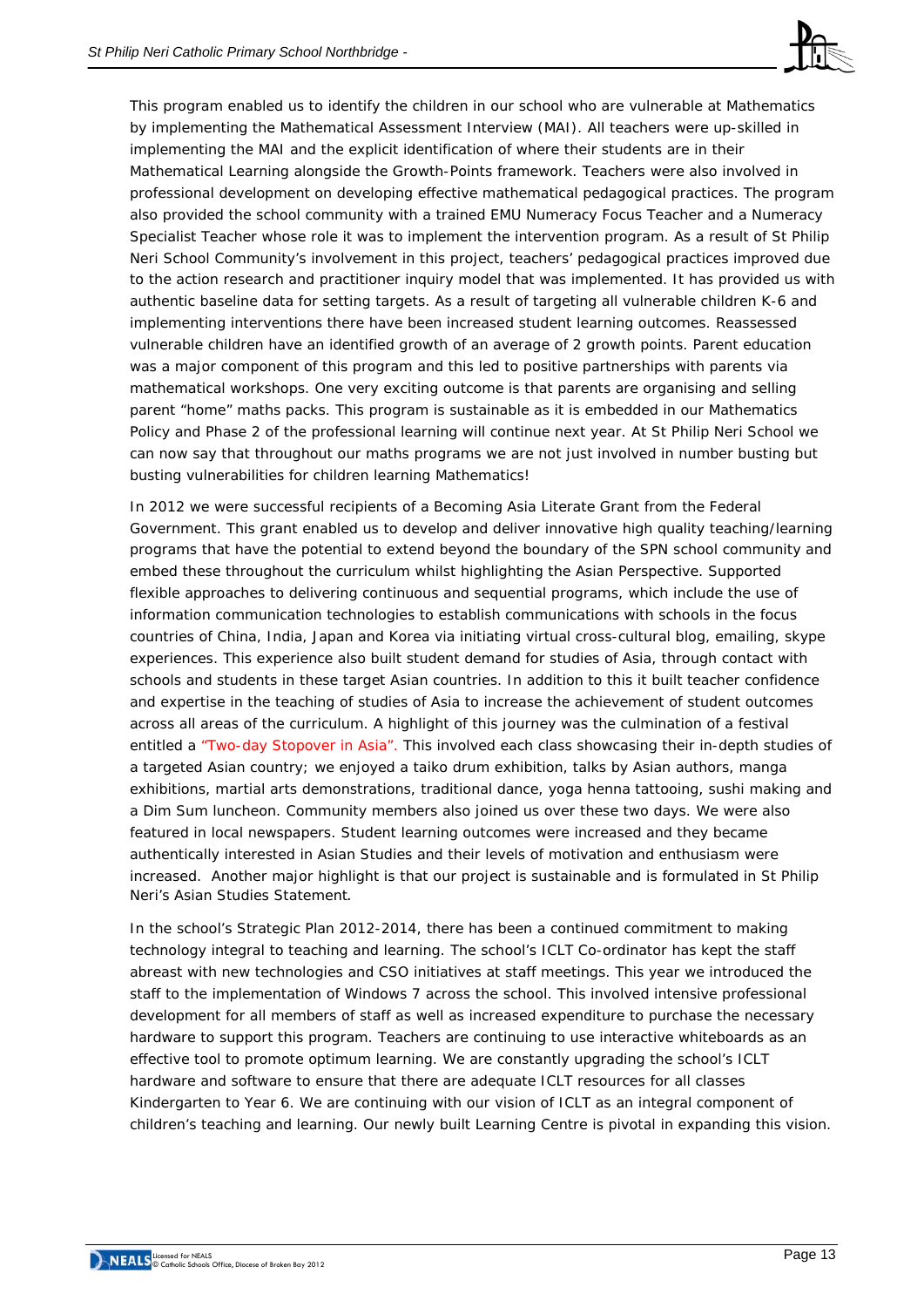

We are committed to enhancing students' intellectual quality. The teachers have continued to elicit higher order thinking skills in a mixed ability classroom. An increased number of higher-order thinking skills have also been implemented. Classroom teachers have continued to work with Stage partners and support teachers to assist them in providing their students with a differentiated curriculum across all Key Learning Areas throughout their teaching day.

Identified students in Stages 1- 3 have come together to extend their thinking and learning using the Inquiry Model. The students were identified by a range of tests and teacher identification. All students were challenged to manage their time, problem solve, pose questions, build on others' ideas, think deeply and to reflect on their inquiry. The intention of this learning program was to extend the students but also to offer the inquiry model so that they could independently use it again in future learning. This year Inquiry Learning projects have included a Geology unit focusing on the study of crystals and an integrated inquiry unit involving Chemistry.

Our curriculum design is based on a variety of authentic assessment strategies of which data informs effective pedagogical practice. This is reflected in learning gains in both Literacy and Numeracy. A whole school approach to differentiation as evidenced in Mathematics and HSIE ensures a greater focus on the individual learner. An emphasis on effective feedback supports reflective practice and informs future learning success.

At St Philip Neri Catholic School we address Leading Learning, Professional Learning Culture and Quality Teaching by having a shared understanding of learning principles informed by current research which has led to effective pedagogical practices K – 6 and on-going transformation of all stakeholders in the community. Quality teaching and learning underpins our educational philosophy. The school benefits from working within a conceptual framework that brings together values, beliefs, shared leadership and authentic learning.

## **5.2 Student Achievement**

Students in Years 3 and 5 sat the *National Assessment Program - Literacy and Numeracy* (NAPLAN) in May this year. NAPLAN assessment results provide valuable information about student achievements in literacy and numeracy. Analysis of these results assists school planning and is used to support teaching and learning programs.

Several points should be noted:

- **In Year 3**, students placed in Band 1 are achieving below the national minimum standard. Students in Band 2 are achieving at the national minimum standard. Students in Bands  $3 - 6$ are performing at a standard deemed to be above the national minimum standard. Students in Bands 5 and 6 are "at proficiency".
- **In Year 5** students in Band 3 are achieving below the national minimum standard. Students in Band 4 are achieving at the national minimum standard. Students in Bands  $5 - 8$  are performing above the national minimum standard. Students in Bands 7 and 8 are "at proficiency".
- Students who were exempted from any test were deemed not to have met the national minimum standard in that test area and are not included in band distributions.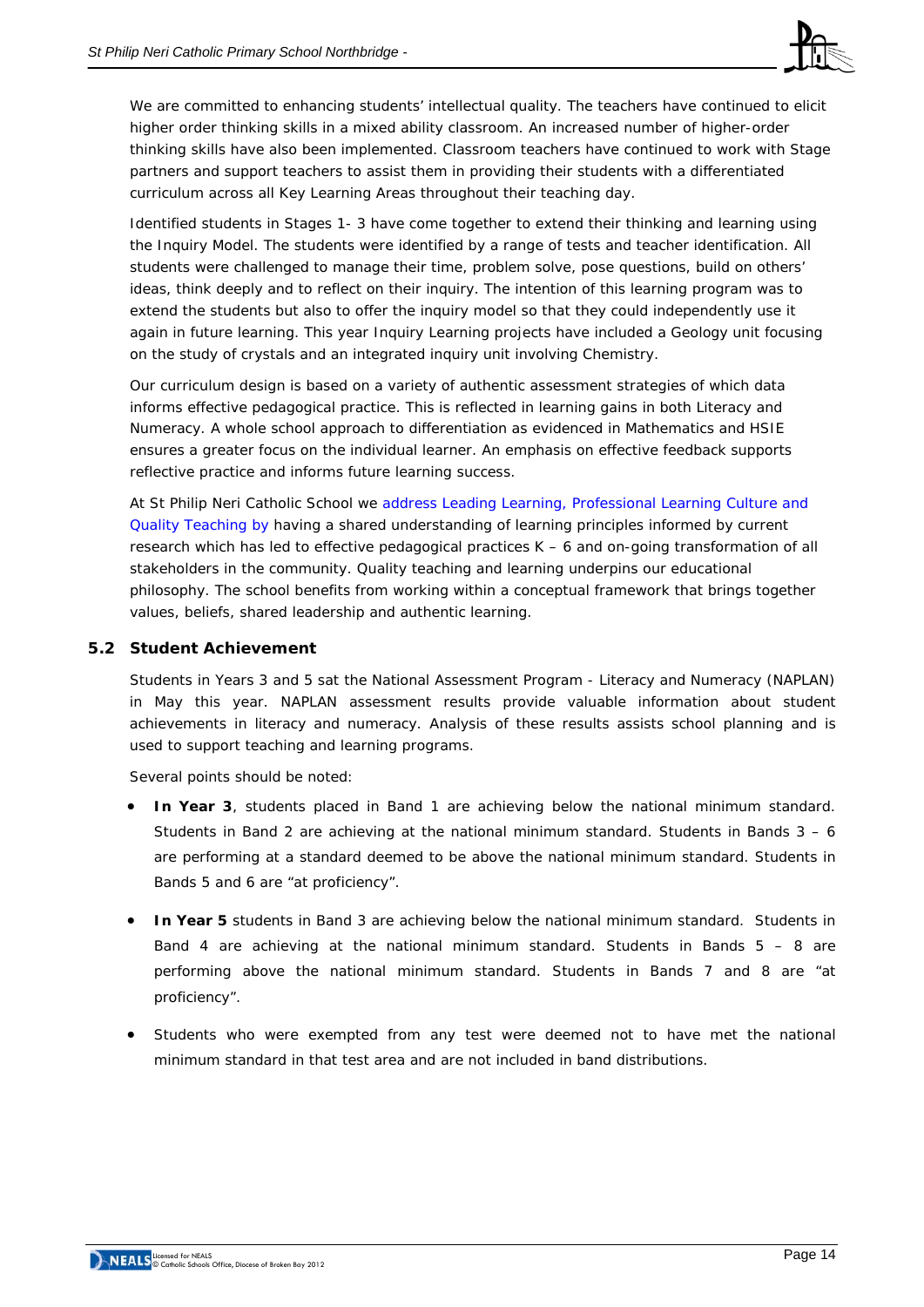

- State data for Band distributions is sourced from the School Measurement and Reporting Toolkit (SMART2), developed by NSW Department of Education and Training. All national data and state figures for the percentage at or above national minimum are sourced from the NAPLAN Summary Report (Preliminary Results for Achievement) published by the Australian Curriculum, Assessment and Reporting Authority (ACARA). All school data is sourced from SMART2. Because figures are rounded and exempted students are not included in Band distributions, percentages may not add up to 100.
- In the 2012 cohort, there were 27 students in Year 3 and 15 students in Year 5.

Detail on school performance is provided in the following tables. Band distributions and percentages of students achieving at or above the national minimum standard are shown separately for Years 3 and 5. Additional information can also be accessed from the *MySchool* website [\(http://www.myschool.edu.au/\)](http://www.myschool.edu.au/).

|                 |          | <b>Band</b> | <b>Band</b><br>$\mathbf{2}$ | <b>Band</b><br>3 | <b>Band</b><br>4 | <b>Band</b><br>5 | <b>Band</b><br>$6 (+)$ | % at or<br>above<br>national<br>minimum |
|-----------------|----------|-------------|-----------------------------|------------------|------------------|------------------|------------------------|-----------------------------------------|
| Reading         | State    | 3.5         | 10.1                        | 15.6             | 20.6             | 23.8             | 26.4                   | 94.8                                    |
|                 | National | 4.5         | 9.3                         | 15.7             | 21.5             | 21.5             | 25.5                   | 93.5                                    |
|                 | School   | $\Omega$    | $\Omega$                    | 7.1              | 10.7             | 32.1             | 50                     | 100                                     |
| Writing         | State    | 1.7         | 5.0                         | 13.8             | 22.3             | 41.3             | 15.9                   | 96.3                                    |
|                 | National | 2.7         | 4.9                         | 13.7             | 30.0             | 31.9             | 14.8                   | 95.3                                    |
|                 | School   | $\Omega$    | $\Omega$                    | $\Omega$         | $\Omega$         | 71.4             | 28.6                   | 100                                     |
| <b>Spelling</b> | State    | 3.4         | 7.5                         | 13.4             | 25.4             | 20.2             | 30.1                   | 95.5                                    |
|                 | National | 4.0         | 8.9                         | 17.5             | 23.8             | 22.1             | 21.8                   | 94.0                                    |
|                 | School   | $\Omega$    | $\overline{0}$              | $\Omega$         | 14.3             | 17.9             | 67.9                   | 100                                     |
| Gr. & Punct.    | State    | 5.1         | 7.4                         | 12.7             | 19.0             | 22.0             | 33.7                   | 94.6                                    |
|                 | National | 5.0         | 8.0                         | 14.4             | 21.1             | 22.1             | 27.5                   | 93.0                                    |
|                 | School   | $\Omega$    | $\Omega$                    | $\Omega$         | 10.7             | 32.1             | 57.1                   | 100                                     |
| <b>Numeracy</b> | State    | 3.8         | 9.3                         | 20.2             | 27.8             | 21.2             | 17.7                   | 95.0                                    |
|                 | National | 4.2         | 11.4                        | 21.7             | 27.4             | 20.9             | 12.5                   | 93.9                                    |
|                 | School   | $\Omega$    | $\Omega$                    | $\Omega$         | 14.3             | 42.9             | 42.9                   | 100                                     |

# **Band Distributions (%) – Year 3**

It was very pleasing to note that the percentage of students achieving at Band 6 (and at Bands 5 and 6 combined) were at national figures or higher in every test area. It was also pleasing to see that the percentage of students in the lower Bands was much lower than national figures. The NAPLAN results at Year 3 indicate that current teaching programs and intervention strategies are working effectively to support student skills and knowledge across all facets of Literacy and Numeracy. These approaches will be continued in 2013 with the expectation that students will continue to extend and develop their skills in these critical areas. Prior to NAPLAN there was an identified weakness in Numeracy across this cohort. Explicit intervention strategies were implemented and as a result the evidence is articulated in the children's results. The implementation of the EMU program also assisted with the students' progress.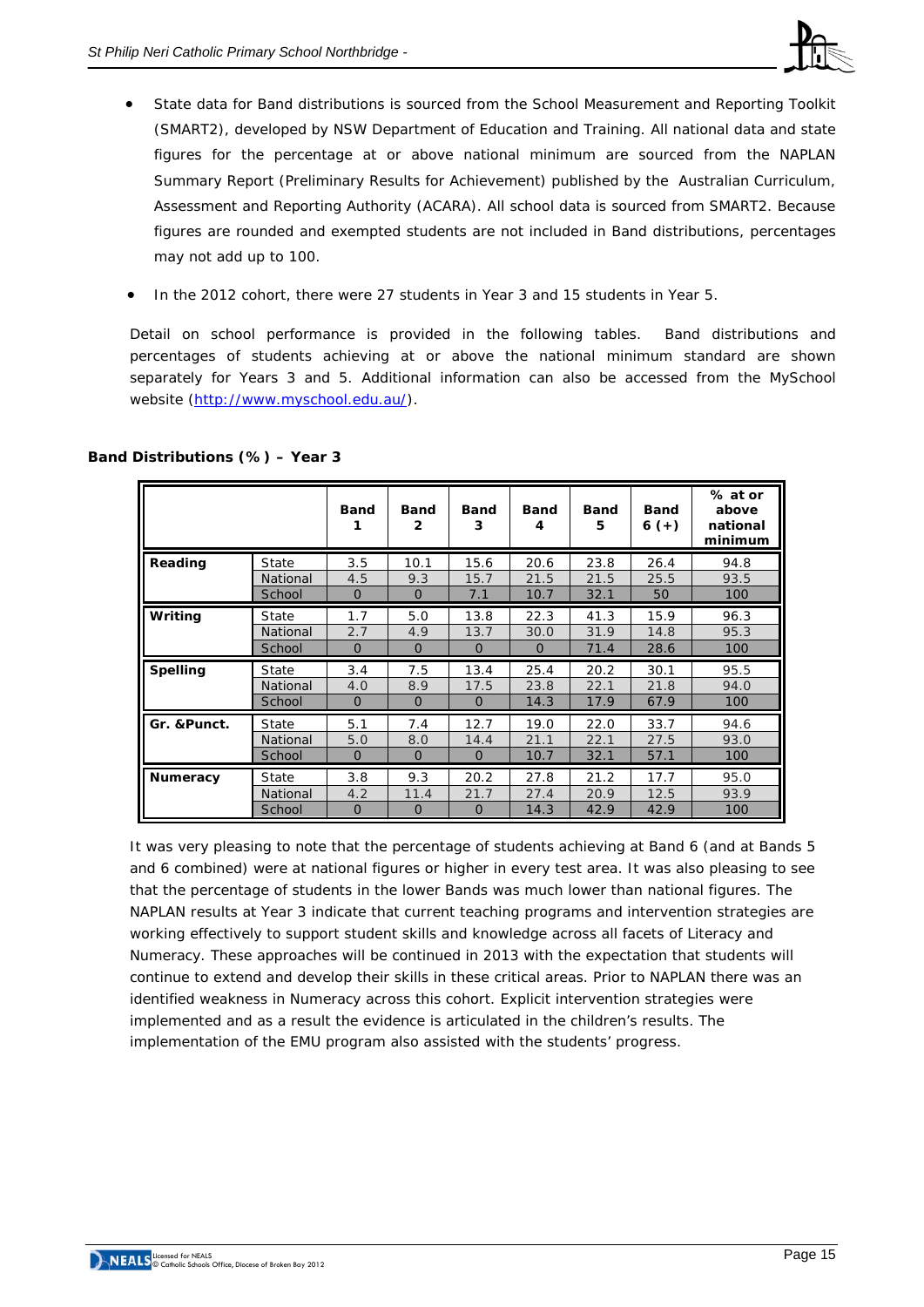

#### **Band Distributions (%) – Year 5**

|                 |          | <b>Band</b><br>$3(-)$ | <b>Band</b><br>4 | <b>Band</b><br>5 | <b>Band</b><br>6 | <b>Band</b><br>7 | <b>Band</b><br>$8 (+)$ | % at or<br>above<br>national<br>minimum |
|-----------------|----------|-----------------------|------------------|------------------|------------------|------------------|------------------------|-----------------------------------------|
| Reading         | State    | 7.7                   | 10.0             | 22.8             | 24.5             | 21.5             | 13.6                   | 93.1                                    |
|                 | National | 6.2                   | 11.6             | 22.1             | 26.5             | 19.5             | 11.9                   | 91.8                                    |
|                 | School   | $\Omega$              | $\overline{0}$   | 12.5             | 37.5             | 37.5             | 12.5                   | 100                                     |
| Writing         | State    | 5.5                   | 8.4              | 34.1             | 28.8             | 14.5             | 8.7                    | 93.8                                    |
|                 | National | 5.8                   | 12.6             | 30.1             | 30.1             | 14.1             | 5.3                    | 92.2                                    |
|                 | School   | $\mathbf 0$           | 0                | 25               | 6.3              | 37.5             | 31.3                   | 100                                     |
| <b>Spelling</b> | State    | 3.8                   | 11.3             | 17.9             | 26.1             | 24.5             | 16.5                   | 94.4                                    |
|                 | National | 5.4                   | 11.7             | 22.2             | 27.1             | 20.3             | 11.3                   | 92.6                                    |
|                 | School   | $\Omega$              | $\Omega$         | 6.3              | 37.5             | 31.3             | 25                     | 100                                     |
| Gr. & Punct.    | State    | 7.8                   | 12.8             | 20.8             | 23.5             | 14.5             | 20.7                   | 92.3                                    |
|                 | National | 7.6                   | 12.5             | 22.0             | 25.0             | 17.9             | 13.0                   | 90.4                                    |
|                 | School   | $\Omega$              | 6.3              | 18.8             | $\overline{0}$   | 25               | 50                     | 100                                     |
| <b>Numeracy</b> | State    | 5.2                   | 11.8             | 23.9             | 28.0             | 15.4             | 15.8                   | 94.7                                    |
|                 | National | 4.6                   | 13.5             | 25.7             | 27.5             | 17.1             | 9.6                    | 93.4                                    |
|                 | School   | $\Omega$              | O                | 18.8             | 43.8             | $\Omega$         | 37.5                   | 100                                     |

It was also pleasing that in all areas of testing, all students achieved at or above the national minimum indicating again that intervention and within-class support for students at risk is effective. Band distributions in Reading continue to reflect relative strengths in this area, and provide support for continuing the current teaching programs. It is recognised that specific skills development has contributed to extending students in the higher Bands and this needs to continue. Spelling was an area identified for intervention and the results are extremely pleasing. In 2013 we will focus on all areas of Literacy particularly Writing where we give attention to explicit criteria in teaching Spelling and grammatical features particularly in regards to Persuasive Texts. Close attention to the standards typically expected at the higher levels will still be a priority in 2013, and explicit teaching of the necessary skills will be an emphasis. The Numeracy results were particularly pleasing indicating the explicit teaching and intervention that has taken place has been sustained. Intervention from the EMU program has also assisted growth.

This is embedded in our practice to ensure further growth and development. We will also continue to review and refine expected standards and ways of teaching Mathematics in upper primary in order to enable more students to achieve at the higher levels and carry on the growth in transition to Stage 4. This review will be ongoing throughout 2013.

## **5.3 Extra Curricula Activities**

## **External Competitions 2012**

Thirty-three primary students elected to participate in the Australasian Schools English Competition. They received four Distinctions and seventeen Credits.

Twenty-eight students from Years 3 to 6 participated in the Australasian Schools Writing Competition. The children demonstrated a high level of Writing skills. They received four Distinctions and seventeen Credits.

Thirty-four students participated in the Australasian Schools Spelling Assessment. They received one Distinction and thirteen Credits.

Thirty-four primary students elected to participate in the Australasian Schools Mathematics Competition. They received nine Distinctions and seventeen Credits.

Twenty-nine primary students elected to participate in the Australasian Schools Computer Competition. They received one High Distinction, five Distinctions and thirteen Credits.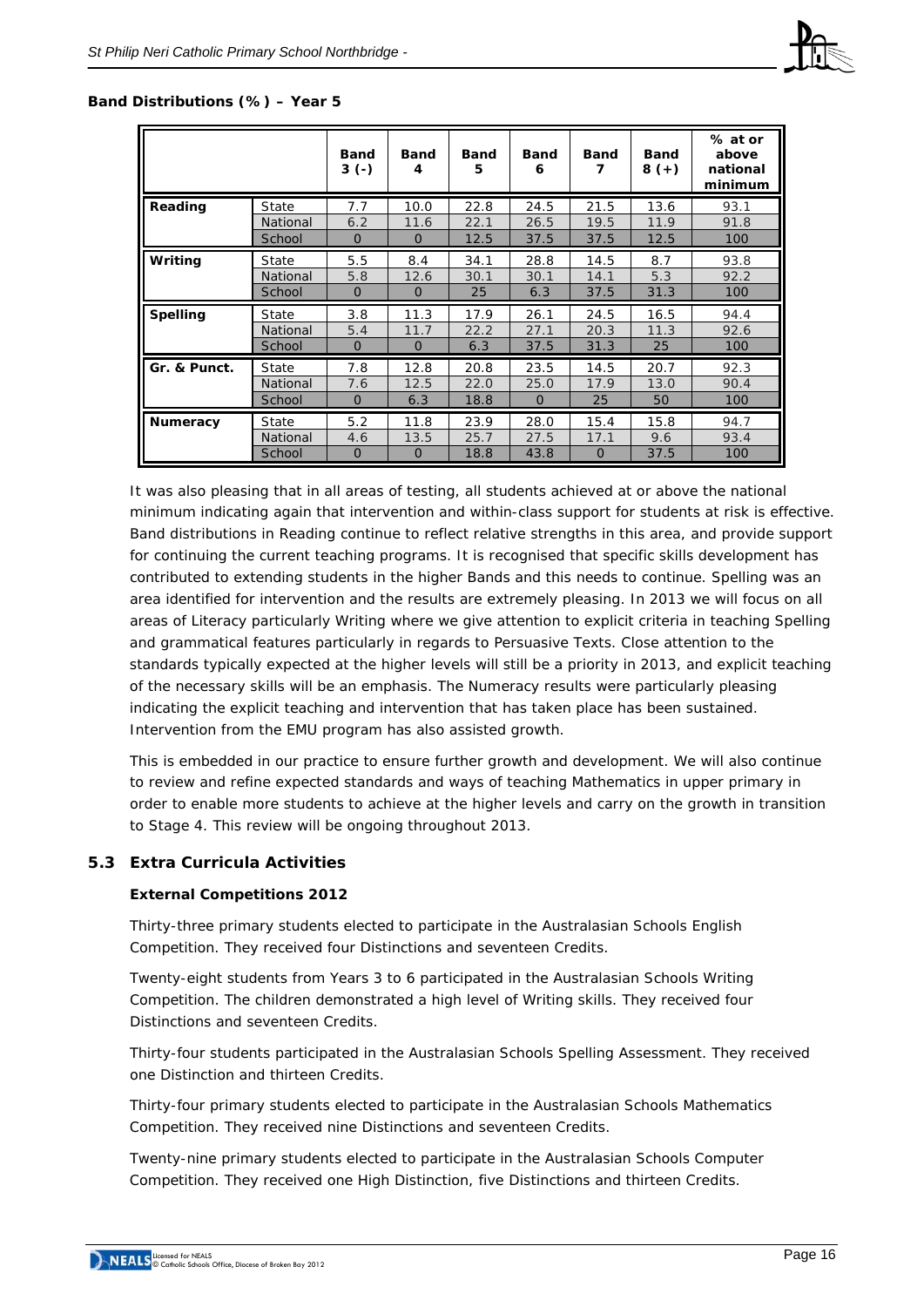

Twenty-two primary students elected to participate in the Australasian Schools Science Competition. They received three Distinctions and twelve Credits.

The results of the National Assessment Program - Literacy and school-based assessments across all classes in the school indicate that the Literacy program is highly effective in meeting each student's individual needs and encouraging them to reach their full potential.

## **Maths Olympiad**

This year we entered a team of thirty students from Years 4-6 in the Australasian Problem Solving Mathematical Olympiad Competition.

This competition is implemented throughout South-East Asia where over 30,000 students participate. The St Philip Neri team scored in the top 10% of team scores and was named on this year's Honour Roll. One student received a special encouragement award and eight students scored in the top 10% and 11 students scored in the top 25%.

## **Music**

In the school choir children enthusiastically demonstrated their talent at concerts for the rest of the school and for their families. Also in Term 2 the students in Stage 3 were involved in a Diocesan Initiative known as the A3 Music Program. This program was for all Stage 3 students across the Diocese.

In Term 4 all students were involved in the School Concert called "Masquerade", produced by the school's teachers. The performance was a great success and demonstrated our students' musical and dancing skills.

## **Sport**

The school's Physical Education program catered for a diverse range of interests and abilities. It provided opportunities for skill development and exposure to a variety of sports and competitions.

Students attended clinics for soccer, rugby, cricket and Aussie rules.

The school held successful athletics and swimming carnivals. Children from Year 2 onward were able to participate in Diocesan gala days for netball, soccer, basketball, cross country, athletics and swimming. Several elite athletes were chosen to represent Polding at the State level.

Years 3, 4, 5 and 6 students participated in a Surf Awareness program.

## **Public Speaking**

In 2012 the whole school public speaking program was continued. Children from each class prepared and presented a speech to an audience of parents and children.

The school participated in the Lower North Shore Cluster Public Speaking Competition. Two students were selected to participate in this event.

## **Debating**

In 2012 our Stage 3 students were involved in a Debating Circle with neighbouring schools in the North Shore Cluster.

## **Chess**

In 2012 children from Years K-6 had the opportunity to participate in the School Chess Coaching Classes. This was highly successful as we had a Junior and a Senior class of 25 participants each.

## **Languages**

In 2012 children also had the opportunity to study a foreign language. The languages on offer were Italian, French or Chinese.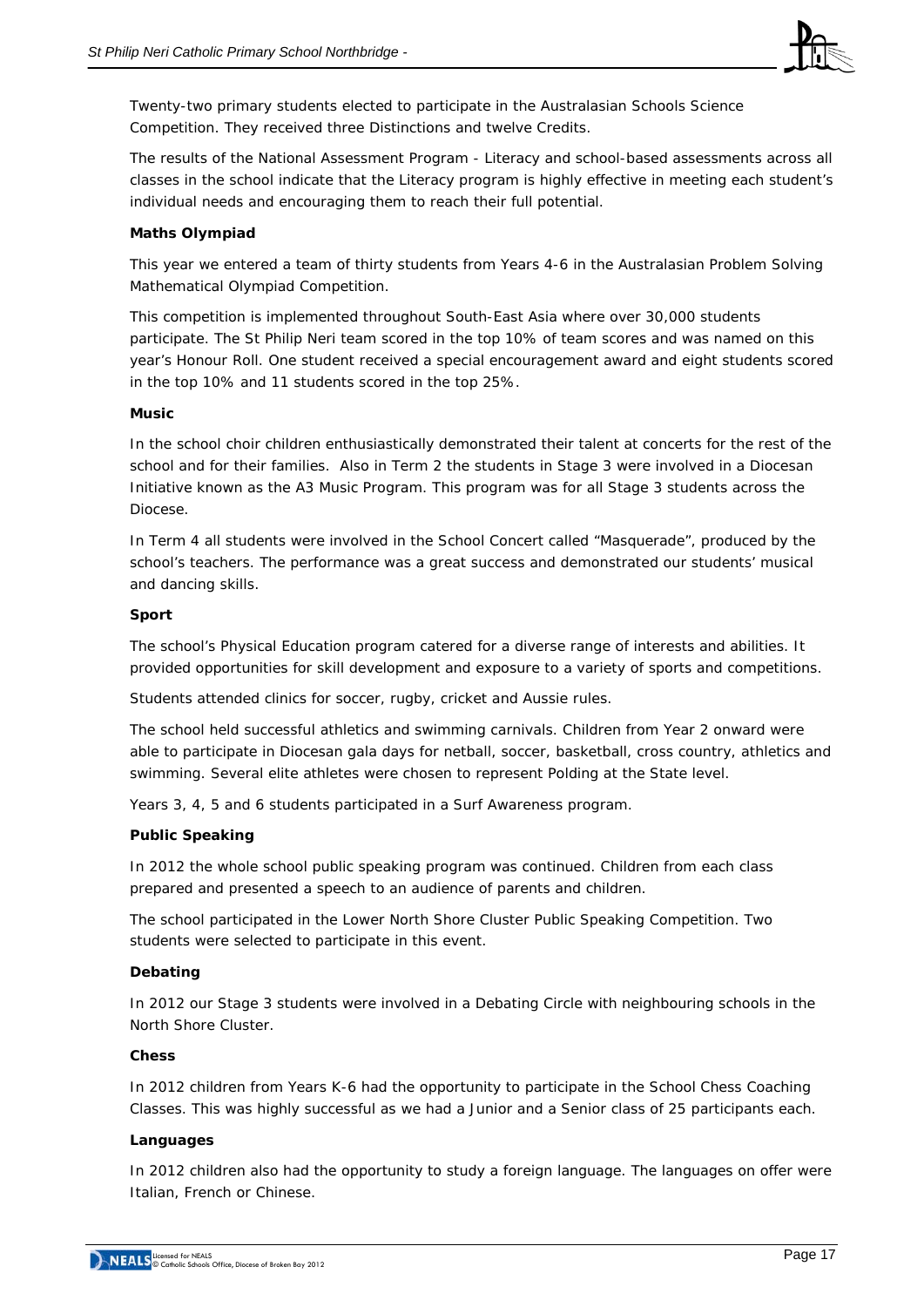

# **5.4 Professional Learning**

The teachers and support staff are committed to personal and professional development. Most of this occurs out of school hours during staff meetings, inservice courses, university courses and professional conferences.

Staff attended a variety of courses in 2012 including:

CPR course, specific Occupational Health and Safety training, various technology-related professional learning opportunities.

First Aid, Anaphylaxis, OHS, Special Needs and Autism.

Staff development days focused on Extending Mathematical Understanding Program, Leading Learning sessions led by educators from Auckland University, New Zealand and Asian Studies Education funded by our "Becoming Asia Literate Grant".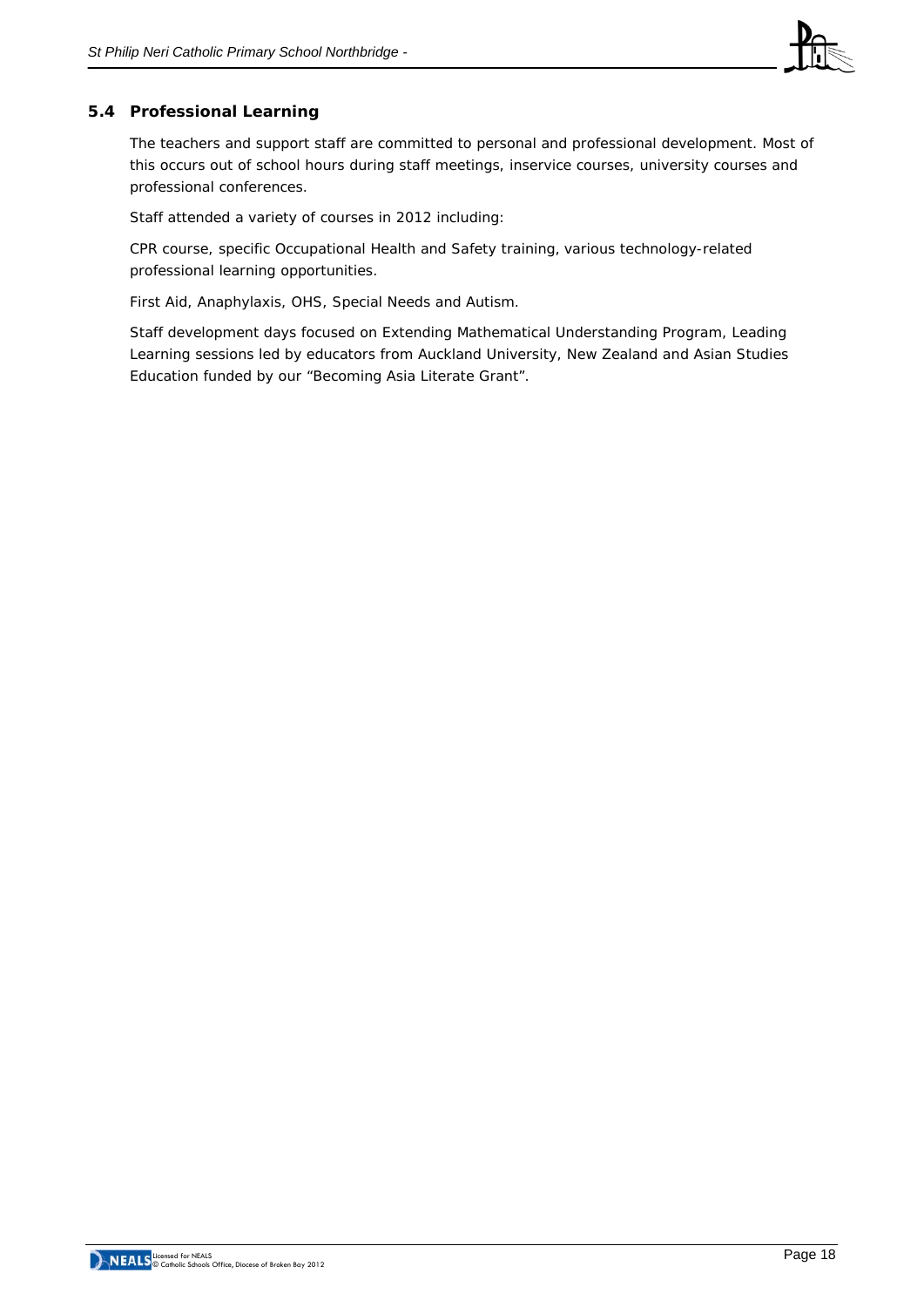

# **6. Strategic Initiatives**

## **6.1 2012 Priorities and Achievements**

The Annual Plan for 2012 was developed from the School Strategic Plan 2012- 2014. The Annual Plan was presented to the school community at a P&F meeting. Key school initiatives for 2012 are outlined in four strategic domains in the Annual Plan. This year we continued to implement our Strategic Plan. Detailed below are the achievements so far:

- analysed NAPLAN results and designed strategies and implemented them in order to increase student outcomes;
- measured value added and organised programs to assist students whose growth is not marked;
- participated in the Extending Mathematical Understanding Program (EMU) run by ACU to deepen our knowledge in effective Mathematics teaching and increasing learning gains so as to promote the highest level of attainment for each child;
- introduced and implemented Mathematical Assessment Interviews for all students from Kindergarten to Year 6.We identified where the students were at with their mathematic learning on the Growth Points Framework. This was a result of our work on the EMU Program;
- we continued to monitor and track progress by implementing our whole school tracking device;
- implemented effective Numeracy blocks;
- continued with implementation of Restorative Justice Program throughout the school;
- increased student outcomes in all Key Learning Areas and increased learning growth for all students;
- sustained our "bubble class" as this cohort of children transitioned into Year 1;
- continued with a focus on best practice in teaching of all Key Learning Areas. The Inquiry Learning model guided our professional development around Leading Learning and School Improvement in 2012 with Mathematics and Literacy as the focus;
- professional dialogue and goal setting were the key instruments of curriculum development;
- we continued to work closely with our SRC, Restorative Justice leaders and the rest of the community to successfully supplement our Buddy system;
- ICLT continued to be a priority area. The school continued to upgrade and expand hardware and infrastructure. We installed and implemented the Windows 7 program throughout the school. The continued support of the P&F in fundraising facilitated this upgrade. The ongoing deployment of new technology e.g. the effective use of Ipads continued to challenge educators to examine pedagogy and beliefs about learning;
- we continued to ensure there was a consistent approach and intent in addressing the needs of all students including the gifted;
- in Stage 3 we continued implementing a "Middle Schooling" approach which focused on such aspects as the relevance, pedagogy, competence, ethics and awareness involved in educating the early adolescent learner;
- we successfully expended our Federal Government's Becoming Asia-Literate Grant. This enabled us to embed Asian Studies across the curriculum to increase student learning outcomes. It provided us with diverse opportunities to collaboratively communicate crossculturally to connect Key Learning Areas and implement sustainable high quality teaching learning programs that extend beyond the school community and reach out to Asia. It also provided opportunities for teachers to become more confident and competent teachers of Asian Studies; and
- a major highlight was that our four young men in Year 6 successfully completed their seven years of Primary Schooling and are now ready to transition confidently to Year 7. This has influenced the sustainability of male enrolments in Stage 3 for 2013 which has resulted in the formation of a Year 5 and a Year 6 class.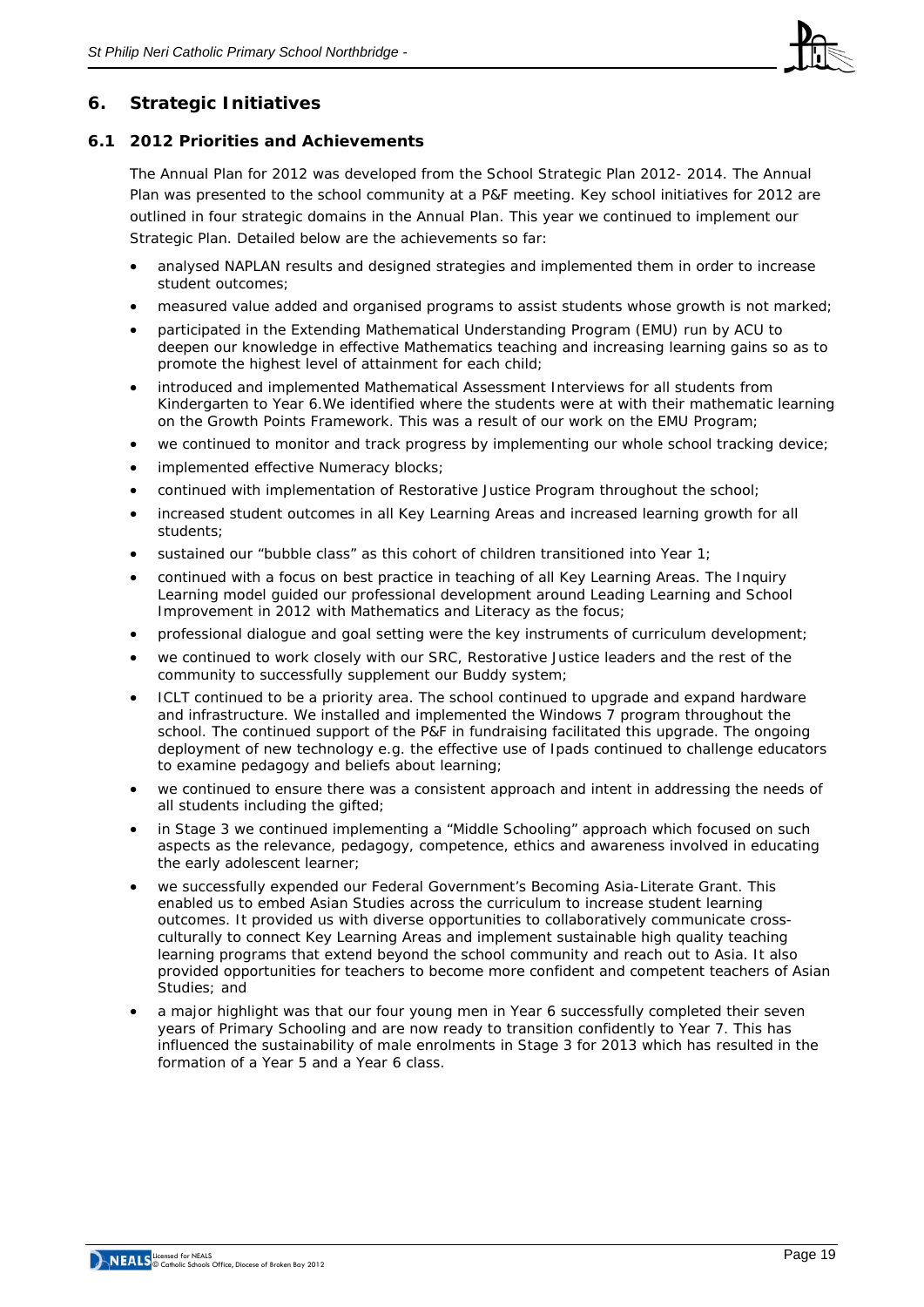

# **6.2 2013 Priorities and Challenges**

During 2013, the school will continue with a focus on leading learning in the teaching of all Key Learning Areas. Our current Strategic Management Plan will be evaluated, consolidated, developed and communicated to the school community. The Inquiry Model framework is embedded in our practice and will continue to guide our professional development around leading learning and pedagogical practices in 2013 with our focus being Reading and Mathematics. Once again we will investigate ways to maximise the children's growth in Reading particularly in Stages 2 and 3. St Philip Neri staff will continue to participate in the second phase of the Extending Mathematical Understanding Program run by ACU to deepen their knowledge in effective Mathematics teaching and increasing learning gains so as to promote the highest level of attainment for each child in the areas of Space and Measurement. The School Improvement Agenda, involving goal setting, professional dialogue and analysis of student data, will be at the centre of curriculum development. We will sustain the teaching of Asian Studies across the curriculum. We will also commence building our knowledge and understanding of the Australia Curriculum and implement English and Mathematics. During the 2013 school year, ICLT will continue to be a priority area whereby we will introduce a variety of multi-media technologies.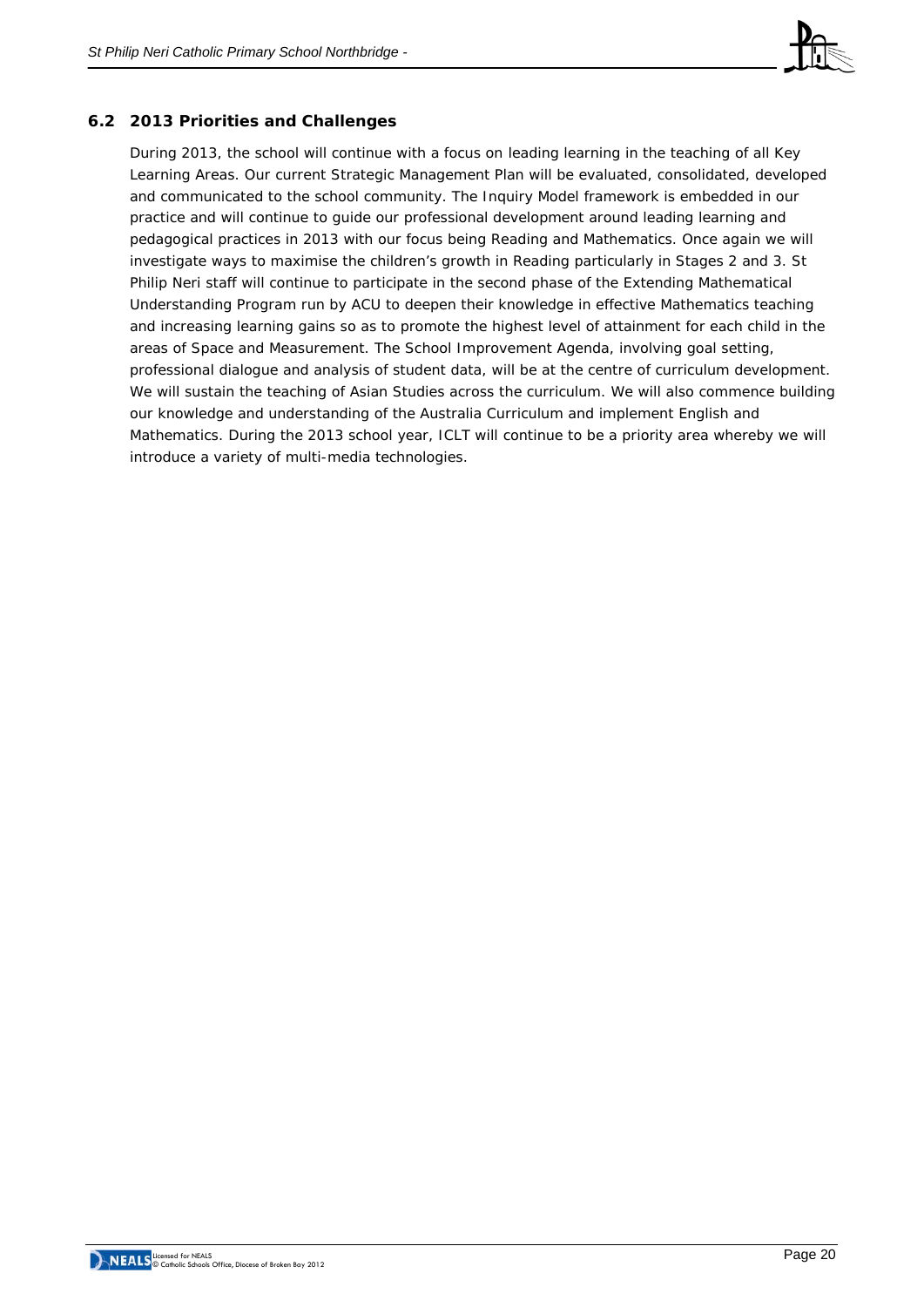

# **7. Parent Participation**

# **7.1 Introduction**

There is a strong sense of community at St Philip Neri and parents are actively involved in all aspects of school life. Parents value education and are interested in all that pertains to their child's learning. The P&F represents all families and friends of students at the school. The P&F is very active and involved in raising funds for the benefit of students, enhancing the profile of the school and strengthening ties within the school community. It is a very strong and active organisation and is an integral part of this school. Their role is to facilitate, co-ordinate and organise activities within the Association. In 2012 there was one major fundraiser: a Dinner Dance (in May) entitled "At the Movies" co-ordinated by Year 2. The parents decided to raise funds from proceeds of the Dinner Dance for the purchase and installation of new decking and computers for the children.

The P&F Executive Committee also organised and catered for the Tears and Tissues for Kindergarten parents on the first day of school and the morning tea for Grandparents' Day. Every class has a group of parents who take on the role of class parents. Teachers value and appreciate the extra support provided by parents. Parents have assisted in the curriculum areas of Literacy, Numeracy, Sport, Technology, Art and Science. In addition they have accompanied classes on excursions and assisted in the library and the learning centre and supported all sport carnivals. During the year parents have worked closely with the teacher-librarian shelving and covering library books and take-home reading books.

## **7.2 Parent Satisfaction**

At the end of 2012, parents of St Philip Neri were once again invited to complete a survey about the school. The following areas were noted as valued by the parent community:

#### **Catholic Mission**

- Class masses which provide parents an opportunity to participate in children's religious learning and experience.
- Parent involvement in Sacramental program.
- An environment which promotes learning and faith formation of students.
- Great sense of community and the diverse opportunities to be involved in the life and values of the school.
- A school that lives up to parent expectations of providing a faith based education.

## **Teaching and Learning**

- Asia week was an incredibly successful learning experience. It provided the children with a "first hand" experience which resulted in high level of retaining knowledge, skills and understanding.
- Individual needs are addressed in an ideal learning environment.
- Children's learning is supported and encouraged which leads to increased levels of confidence and competence for all children.
- Provision of a well-rounded and positive education.
- Highly qualified, committed, caring, dedicated and experienced teachers.
- Diverse educational and extra-curricular opportunities are provided.

## **Pastoral Care**

- A beautiful nurturing environment.
- School's social justice program ensures the children learn about their impact on others' lives and well-being from an early age.
- An environment which is enriching, welcoming, supportive and fun.
- Everybody knows your name!
- An authentic family atmosphere exists.